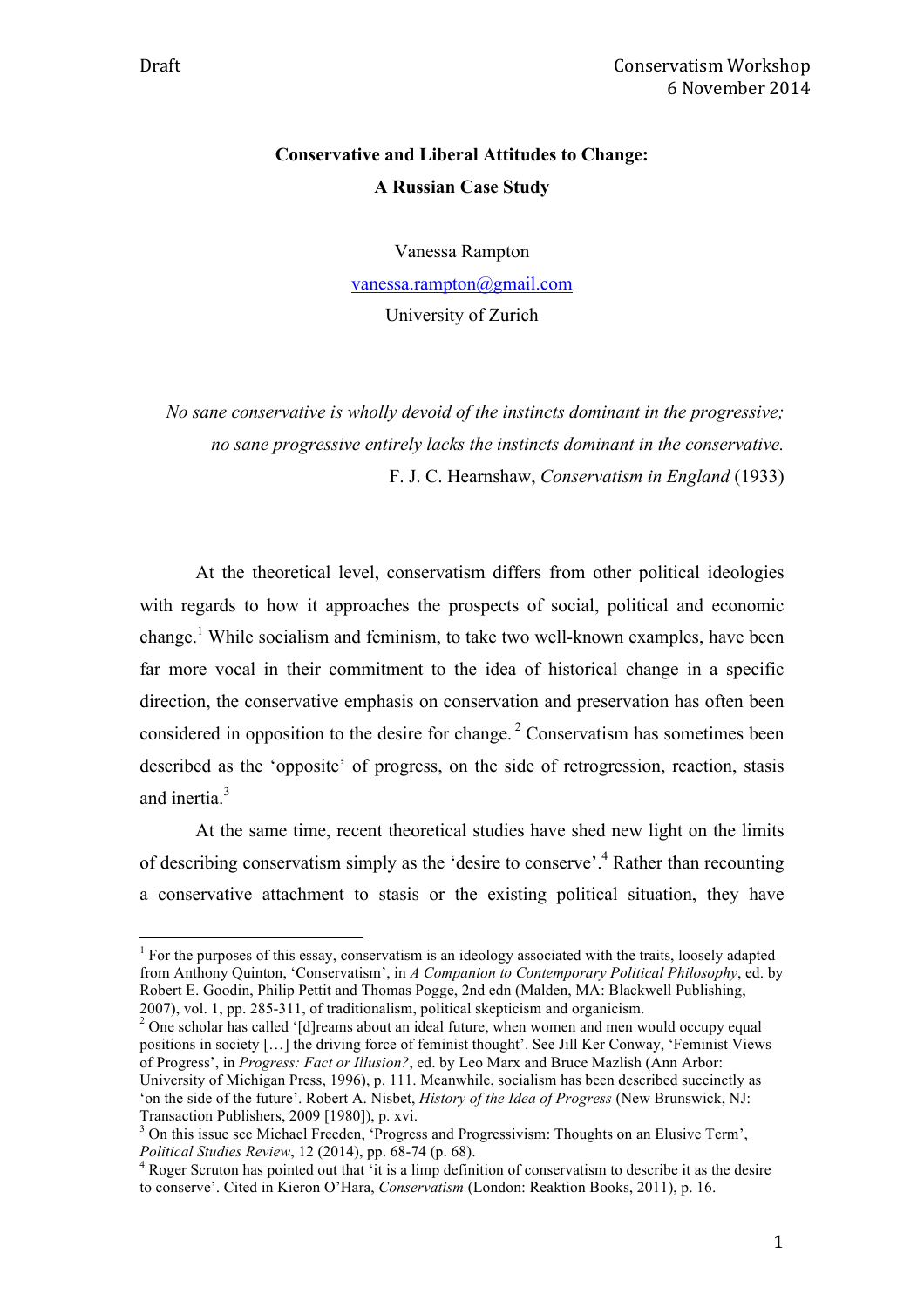emphasized to what extent a theory of change is fundamental for conservative thinking. Michael Freeden, for example, has written that conservatism is 'predominantly an ideology concerned with the problem of change: not necessarily proposing to eliminate it, but to render it safe'.<sup>5</sup> In a similar fashion, Kieron O'Hara has argued that 'the headline characterization of conservatism [is] a concern with managing change'.<sup>6</sup>

This papers draws on this and other research into the conservative approach to change in order to explore how it differs – and to some extent overlaps with – that of liberalism in particular.<sup>7</sup> As a moral and political philosophy, liberalism has a longstanding engagement with notions of progress – in the sense of irreversible meliorative change – to the extent that the terms liberal and progressive are semantically linked.<sup>8</sup> Liberals have been described as irrevocably committed to the idea of teleological historical change, associated with the expectation that human beings have the potential to become more rational through time.<sup>9</sup> And yet, the liberal tradition also has a history of being skeptical of the utopian schemes for development it associates with the Left, and has, at times, argued in a markedly conservative fashion for the need for gradual, incrementalist forms of change.

My purpose in this paper is to explore some of the instances in which a conservative attitude toward change, in the sense of a desire to foster natural, gradual historical transformations, has resurfaced among thinkers with liberal sympathies. My concern, therefore, is not so much with the philosophical distinction between conservatism and liberalism at an analytical level, but rather with the contingent instances in which their approaches to the problem of change overlap. I shall, however, attempt to show that a traditionally conservative view of desirable change has roots in liberal theory, too.

With a view to pursuing this agenda, this paper is divided into three separate

 <sup>5</sup> Michael Freeden, *Ideologies and Political Theory: A Conceptual Approach* (Oxford: Clarendon Press, 1996), p. 332.

 $\frac{6}{7}$  O'Hara, *Conservatism*, p. 17. The filth of the view that politics consists in striking a balance between  $\frac{7}{7}$  In this essay I associate liberalism with the view that politics consists in striking a balance competing ideals, and a persistent cluster of ideas including individualism, universalism, egalitarianism and autonomy.

<sup>8</sup> This is the definition of progress of Charles van Doren. See his *The Idea of Progress* (New York et al.: Frederick A. Praeger, 1967), p. 3. *The Oxford English Dictionary*, 2nd edn, ed. by J. A. Simpson and E. S. C. Weiner (Oxford: Clarendon Press, 1989) lists 'liberal' under one of its definitions of the term 'progressive', vol. 12, p. 595.<br><sup>9</sup> Charles Frankel, 'Progress, Idea of', *Encyclopedia of Philosophy*, 2nd edn, ed. by Donald M.

Borchert (Detroit: Thomson Gale, 2006), vol. 8, p. 47.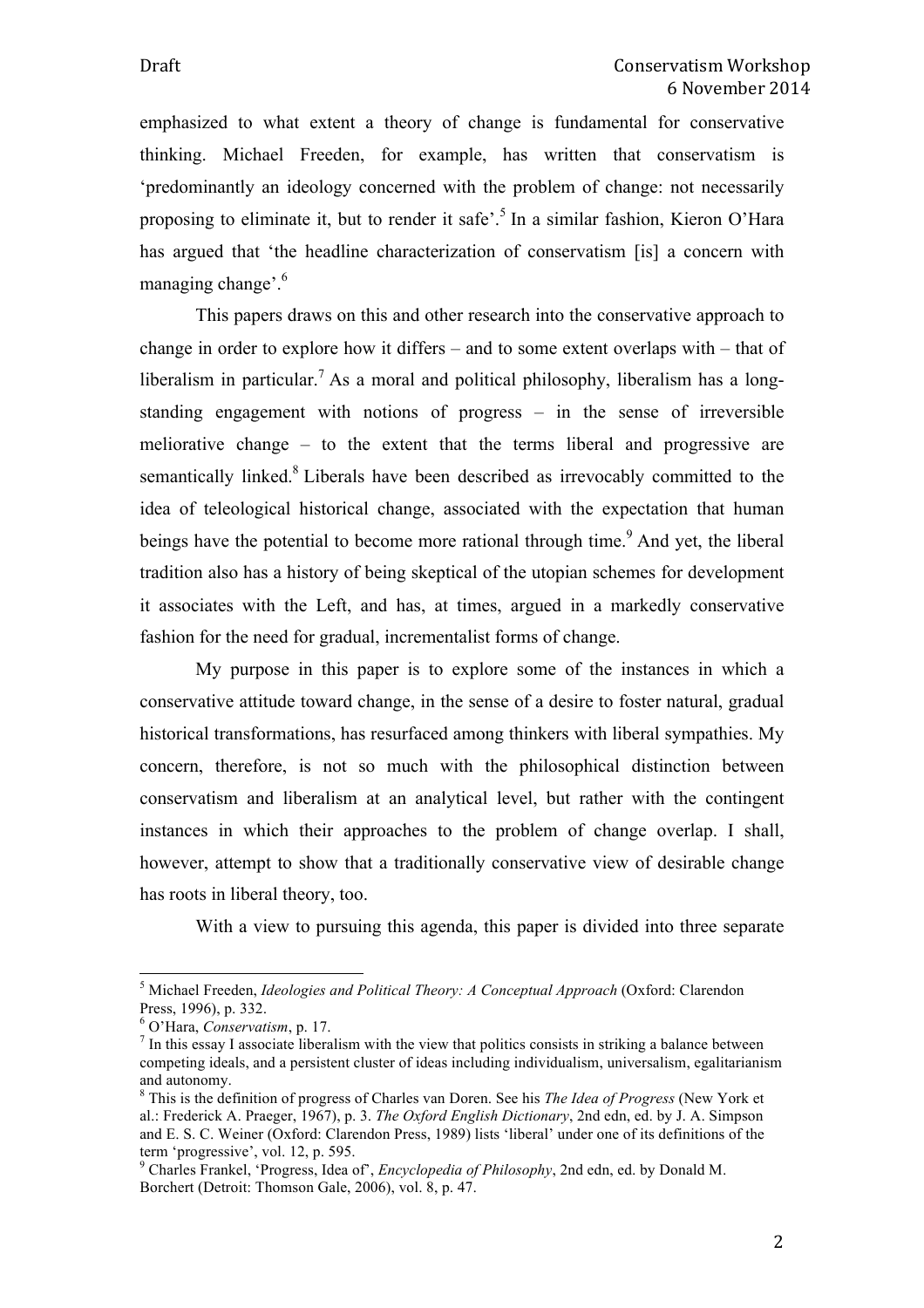yet interrelated parts. A first section is devoted to outlining what kind of change conservatives consider desirable, and conservative criticisms of the idea of progress, which is often associated with liberalism. A second section briefly takes up the liberal relationship to the idea of progress, as well as what liberal responses to these criticisms might be. A third and final section is concerned with illustrating how practice complicates some of these theoretical distinctions. While the French Revolution played a liminal role in developing conservative ideas about change, the Russian Revolution is often cited as further proof that attempts to improve humanity are futile. Despite this, the Russian contribution to this aspect of conservative ideology has been rarely discussed. And yet, the decades before the October Revolution illustrate particularly well the insoluble dilemma of those who seek to preach moderation and gradual improvement in turbulent historical circumstances. In particular, the Russian example reveals a persistent overlap between liberal and conservative positions with regards both to preventing change and trying to make it occur. As I shall attempt to show, the experience of those early-twentieth-century Russian thinkers remains relevant when discussing what conservatism means today.

#### **Conservative Ideas of Change**

If a concern with precisely how to manage change is increasingly acknowledged as a fundamental element of conservative theory, what kind of change is it that conservatives are willing to support? A recurrent theme in conservative discussions of change is the extent to which that notion facilitates maintaining a balance over time. 'A state without the means of some change', Edmund Burke  $(1729-1797)$  wrote, 'is without the means of its conservation'.<sup>10</sup> More recently, Samuel Huntington has argued that the conservative may 'acquiesce in change on secondary issues', 'in order to preserve the fundamental elements of society'.<sup>11</sup> Roger Scruton, meanwhile, has noted that '[t]he desire to conserve is compatible with all manner of change, provided only that change is also continuity'.<sup>12</sup> Philosophical

<sup>&</sup>lt;sup>10</sup> Burke, 'Reflections on the Revolution in France' (1790), in Edmund Burke, *Reflections on the French Revolution and Other Essays* (London: J. M. Dent & Sons. [1910] 1951), pp. 19-20.

*French Revolution and Other Essaysian and Meology', The American Political Science Review, 51, 2* (1957), pp. 454-73 (p. 455). 12 Roger Scruton, *The Meaning of Conservatism* (New York: Penguin, 1980), p. 22.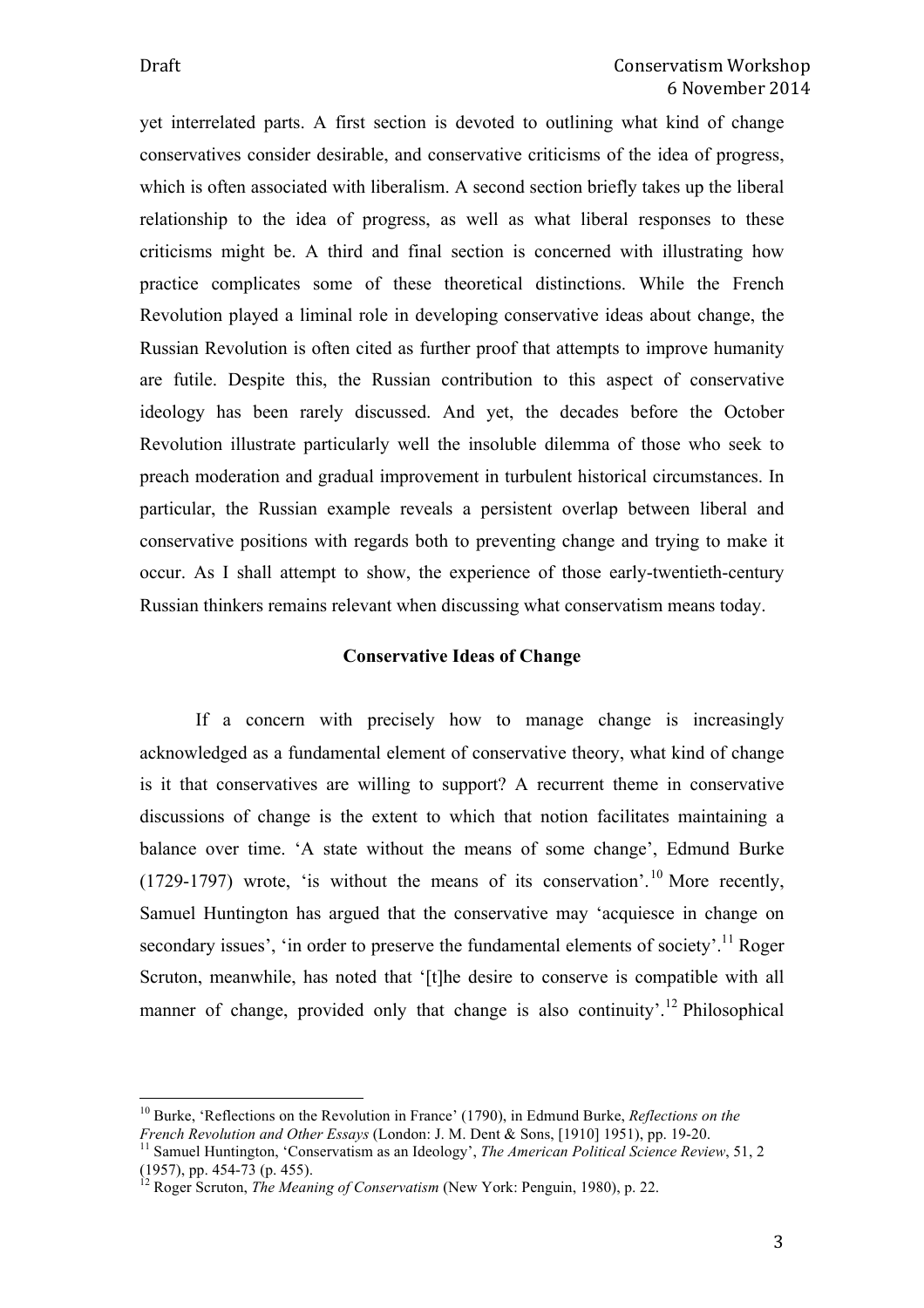conservatives, it would seem, are willing to support change as long as it involves 'the notion of alteration combined with the notion of remaining the same'.<sup>13</sup>

At first glance, the idea that change is inherently compatible with continuity seems to have little etymological backing. The English verb change, for example, is traced back to the Latin *cambiare* 'exchange, to barter', and as of the thirteenth century was used as a transitive verb 'to substitute another for; to give up in exchange for something else'. Yet the term change also acquired an intransitive meaning, 'to become different, undergo alteration, alter, vary' or 'to turn *into* or *to* something else', which emphasizes that the very identity of the object is modified by transformations that occur. In this sense, the verb has been commonly used to described organic transformations, which can illustrate the interplay between difference and identity at the heart of conservative approaches to change.<sup>14</sup> By and large, conservatives have tended to identify change with what occurs gradually and naturally, and therefore with growth that nevertheless preserves elements of the past.

From its inception as a political tradition, conservatism was marked by the sense of shock and rupture associated with the French Revolution, which was considered a paradigmatic example of the extent to which large and sudden political change can have deleterious, unintended consequences. By rejecting the revolutionary premise that the lives and personal existence of individuals could be remade *ab initio*, philosophical conservatives developed views of change designed to reinstate harmony both within individuals and between individuals and their surroundings. At times associated with a broadly Romantic view of the self as the expression of a larger current of life, conservative thinkers privileged forms of change that consider human beings not as individual specimens of a universal human nature, but organically related to the particular culture units where they belong. Beneficial change, in this view, can never be dissociated from the particular cultural unit in which it occurs. 15

This anti-universalist view of individual existence, paired with a skepticism in the powers of individual reason, explains traditional conservative mistrust of largescale, systematic programmes for social reform. Burke wrote in 1790 that human beings are, by and large, incapable of sufficiently comprehending the full value and

<sup>&</sup>lt;sup>13</sup> Michael Oakeshott, 'Historical Change', in *On History and Other Essays* (Oxford: Basil Blackwell, 1983). pp. 97-118 (p. 98).

<sup>&</sup>lt;sup>14</sup> *Oxford English Dictionary*, ed. by Simpson and Weiner, vol. 3, pp. 16-17.<br><sup>15</sup> On this point see, for example, *The Notebooks of Samuel Taylor Coleridge*, ed. by Kathleen Coburn (London: Routledge & Kegan Paul, 1973 (1957-2002)), vol. 3, p. 4109.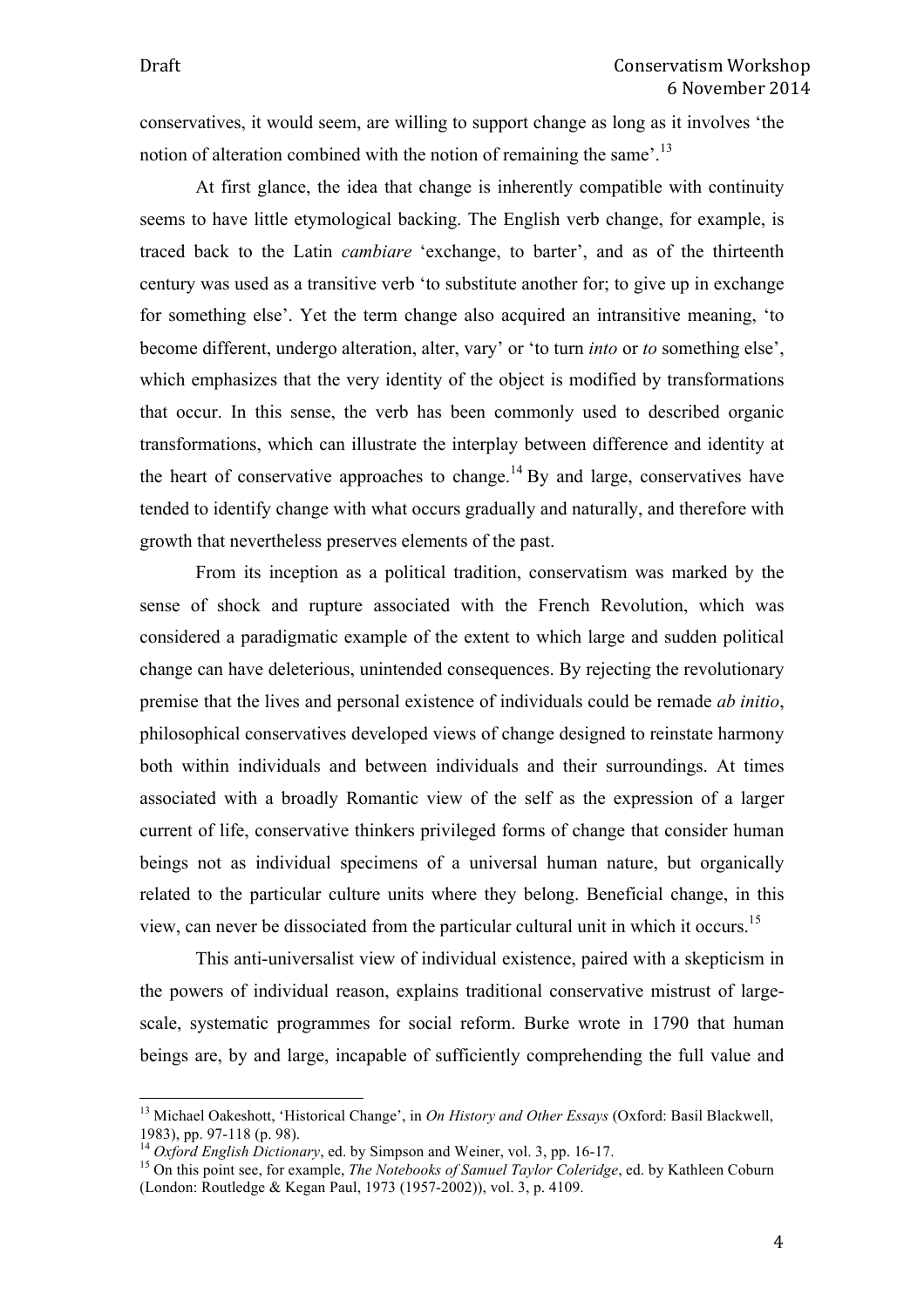impact of social and political institutions and processes, because the 'private stock of reason' in each individual is small; instead 'individuals would do better to avail themselves of the general bank and capital of nations and ages'.<sup>16</sup> While noting the potential dangers posed by 'rational' reforms, conservatives have stressed the role that affective attachments – including love, trusteeship and friendship – play in human motivation. What Roger Scruton has called the laudable conservative emphasis on 'small-scale, observable and believable human motives' informs a view of a gradual process whereby institutions and laws are slowly transformed to better reflect the multifaceted nature of citizens' concerns.17

Quintin Hogg summarizes the conservative understanding of change as not 'some impersonal law of nature, nor yet a matter of coincidence […], but the sum of an infinite number of tiny impulses created by the individual efforts of innumerable men and women'. <sup>18</sup> In the organic view of human history sketched in above, institutions and practices reflect how a community and its leaders have sought to respond to specific social, political and economic problems.<sup>19</sup> The give-and-take between difference and identity is illustrated by the fact that philosophical conservatives favour dynamic factors such as individual enterprise, that bring 'into the world good things which are new' along with values such as stability and continuity, which enable 'us to preserve them when brought in'.<sup>20</sup> Oakeshott further clarifies that for the conservative temperament, innovation is desirable 'the more closely [it] resembles growth (that is, the more clearly it is intimated in and not merely imposed upon the situation) the less likely it is to result in a preponderance of  $loss'$ <sup>21</sup>

Particularly interesting for our purposes are the concrete outcomes such preferences might entail. In practice, as Noël O'Sullivan has observed, what constitutes 'reform' for conservatively-inclined thinkers will vary in different

<sup>&</sup>lt;sup>16</sup> Burke, *Reflections on the Revolution*, p. 84.<br><sup>17</sup> Roger Scruton, 'Conservatism', in *Political Theory and the Ecological Challenge*, ed. by Andrew Dobson and Robyn Eckersley (Cambridge: University of Cambridge Press, 2006), pp. 7-19 (p. 11).<br><sup>18</sup> Quintin Hogg, *The Case for Conservatism* (Harmondsworth: Penguin Books, 1948), p. 89.<br><sup>19</sup> See also Quinton, 'Conservatis

<sup>286.</sup> 

<sup>&</sup>lt;sup>20</sup> Hogg, *Case for Conservatism*, p. 85. Iain Hampsher-Monk expands this point in relation to Burke's writings; see 'Reflections on the Revolution in France', in *The Cambridge Companion to Edmund Burke*, ed. by David Dwan and Christopher J. Insole (Cambridge: Cambridge University Press, 2012), pp. 195-208 (p. 205).

<sup>&</sup>lt;sup>f</sup> Michael Oakeshott, *Rationalism in Politics* (London, 1967), p. 172. Cited in Freeden, *Ideologies and Political Theory*, p. 332.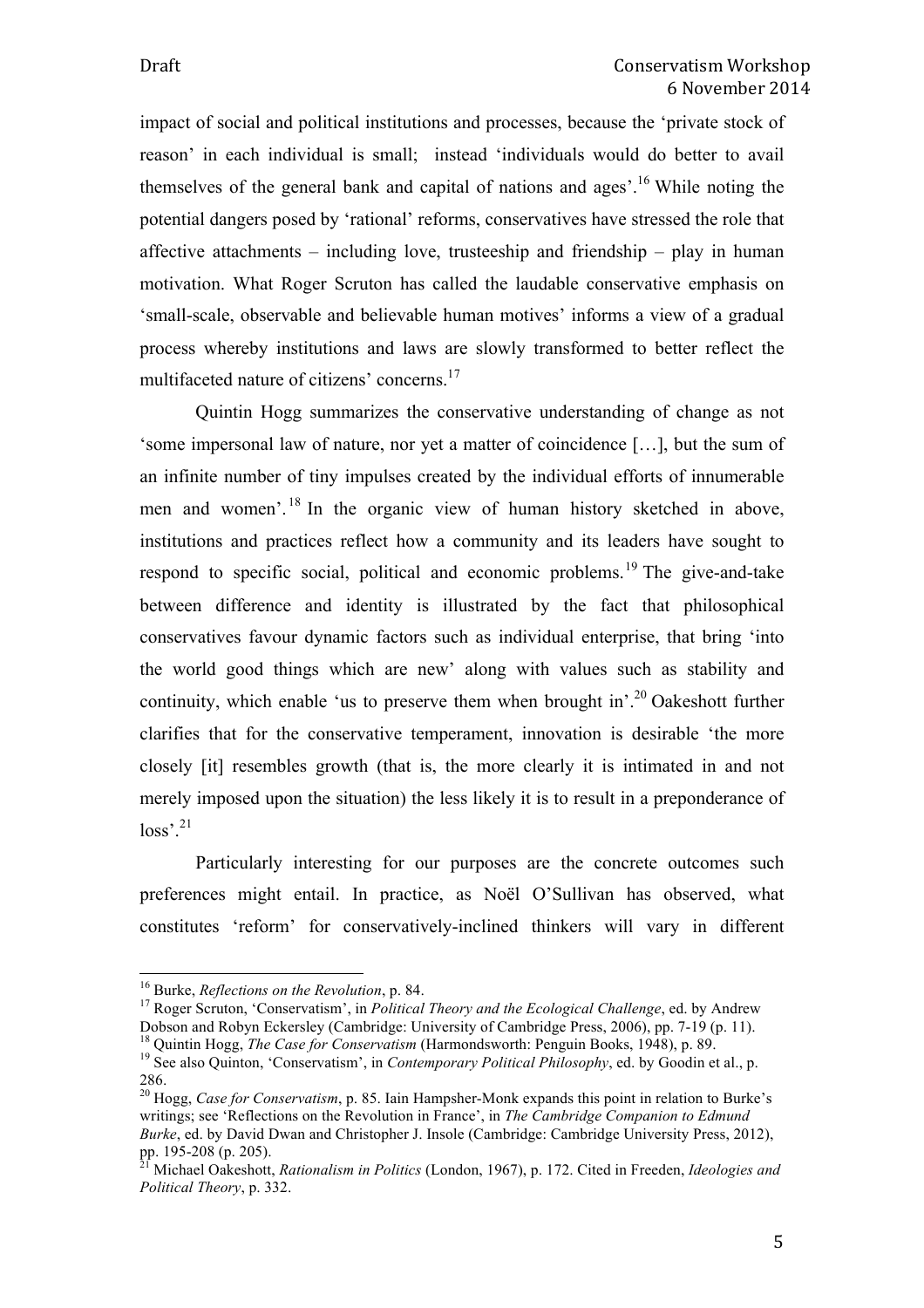situations. <sup>22</sup> Since conservatives tend to reject the view that any one political or economic system can be used as a standard to measure human development, ultimately conservative preferences depend on the political culture they are trying to preserve. Thus conceived, conservatives might act in a purely defensive fashion, but at other times may find themselves taking the initiative in order to bring about changes they consider to be safe. Just as conservatives in different cultural contexts seek to conserve different things, it seems plausible that the specific tactics they employ would vary as well.

The conservative temperament, therefore, rejects teleological accounts of beneficial change; while progress in certain fields – such as medicine and education, for example – might be empirically observable, it is not without what Hogg characterizes as 'notable setbacks, frequent disappointments and some complete breakdowns'. In the light of the imperfectible nature of humankind, and the 'fragile and precarious' nature of progress in fields such as ethics and politics, any achievements made can be admired, but should not be considered irreversible.<sup>23</sup>

These remarks are important for a discussion of how liberal moderatism fades into conservatism and vice-versa. For historical but also theoretical reasons the conservative rejection of meliorism is often depicted as a rejection of liberalism. Conservatives, in Hogg's words, 'have always differed from their Liberal friends by denying there was anything automatic about [progress]'. <sup>24</sup> O'Sullivan, in turn, has stressed that it is liberalism's commitment to 'progress' or the 'improvement' of humankind that is also what enables us to distinguish it from conservative ideology.<sup>25</sup> And in terms that recall the conservative critique of revolutionary impulses, Christopher Lasch has described 'the vision of men and women released from outward constraints' as 'the essence of liberalism and the core of the belief in progress'.<sup>26</sup>

Yet despite this seeming dichotomy – liberalism/progress vs. conservatism/gradual change – the remainder of this paper will attempt to complicate that distinction. Part 2 discusses briefly why liberal views of change are more varied

<sup>&</sup>lt;sup>22</sup> Noël O'Sullivan, *Conservatism* (London: J. M. Dent & Sons, 1976), p. 12.<br><sup>23</sup> Hogg, *Case for Conservatism*, pp. 84-5.<br><sup>24</sup> Ibid., p. 84.<br><sup>25</sup> O'Sullivan, *Conservatism*, p. 13.<br><sup>26</sup> Christopher Lasch, *The True and* 1991), p. 78.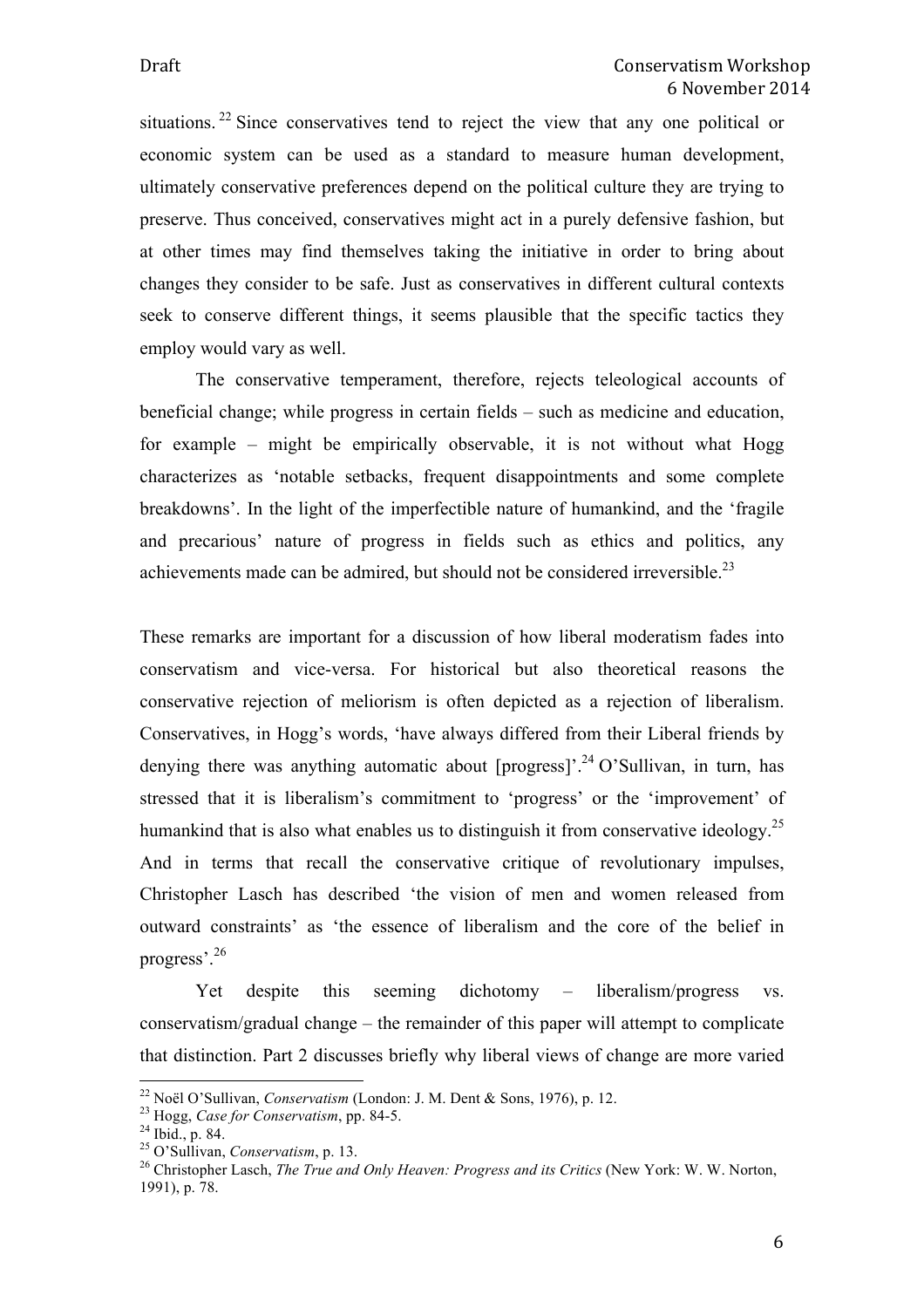than the above citations suggest, and to what extent liberalism contains the philosophical resources allowing it to develop a more nuanced view of change, while Part 3 continues the argument using an empirical example.

## **Liberal Arguments for Progress**

The nominal opposition between liberal and conservative views of change can be traced back to the French Revolution, which has been portrayed as the moment liberalism ceased to exist merely on a theoretical level and came of age as a concrete historical phenomenon.<sup>27</sup> Liberalism has a significant geographical and intellectual overlap with Enlightenment philosophies, and has absorbed some of their universalist assumptions and optimism concerning the liberating powers of reason. Many of liberalism's most prominent thinkers have, in various ways, tried to associate their political views with a general faith in society's steady improvement. Liberals including John Locke (1632-1704), Adam Smith (1723-1790) and Friedrich von Hayek (1899-1992) all believed in the possibility of economic progress, and John Stuart Mill (1806-1873) thought of man as an inherently 'progressive being' and was convinced of individuals' ability to make advances in morality and culture.<sup>28</sup> American Founding Fathers such as Thomas Jefferson (1743-1826) and Benjamin Franklin (1706-1790) made the link between progress and liberal values more concrete, arguing that it was embodied in America's existence as a predestined nation.29 And liberals have at times claimed that the practices of liberalism in their own societies, such as particular varieties of market institutions or political democracy, are universally applicable, reinforcing the idea that one regime may act as the standard by which all others are measured.<sup>30</sup>

Nevertheless, despite its longstanding engagement with notions of teleological historical change, not all of liberalism's representatives have been indiscriminately

<sup>&</sup>lt;sup>27</sup> See, for example, Anthony Arblaster, *The Rise and Decline of Western Liberalism* (Oxford: Basil Blackwell, 1984), pp. 203-24, who refers to the Revolution as 'the Climax of Liberalism'.

<sup>&</sup>lt;sup>28</sup> John Stuart Mill, *On Liberty*, 2nd edn (London: John W. Parker and Son, 1859), p. 24.<br><sup>29</sup> Jefferson, for example, refers to the passage from the American west coast, populated by 'our own semi-barbarous citizens', to the 'most improved' man of the eastern seaport towns as 'equivalent to a survey, in time, of the progress of man from the infancy of creation to the present day'. See 'To William Ludlow', 6 September 1824, in *Jefferson: Political Writings*, ed. by Joyce Appleby and Terrence Ball (Cambridge: Cambridge University Press, 1999), p. 590.

 $\frac{30}{30}$  To cite one example, a report by a U.S. Congress group concluded in 2000 that '[t]he United States offers the quintessential model for Russia's future'. Cited in Stephen F. Cohen, *Failed Crusade: America and the Tragedy of Post-Communist Russia*, 2nd edn (New York: Norton, 2001), p. 276.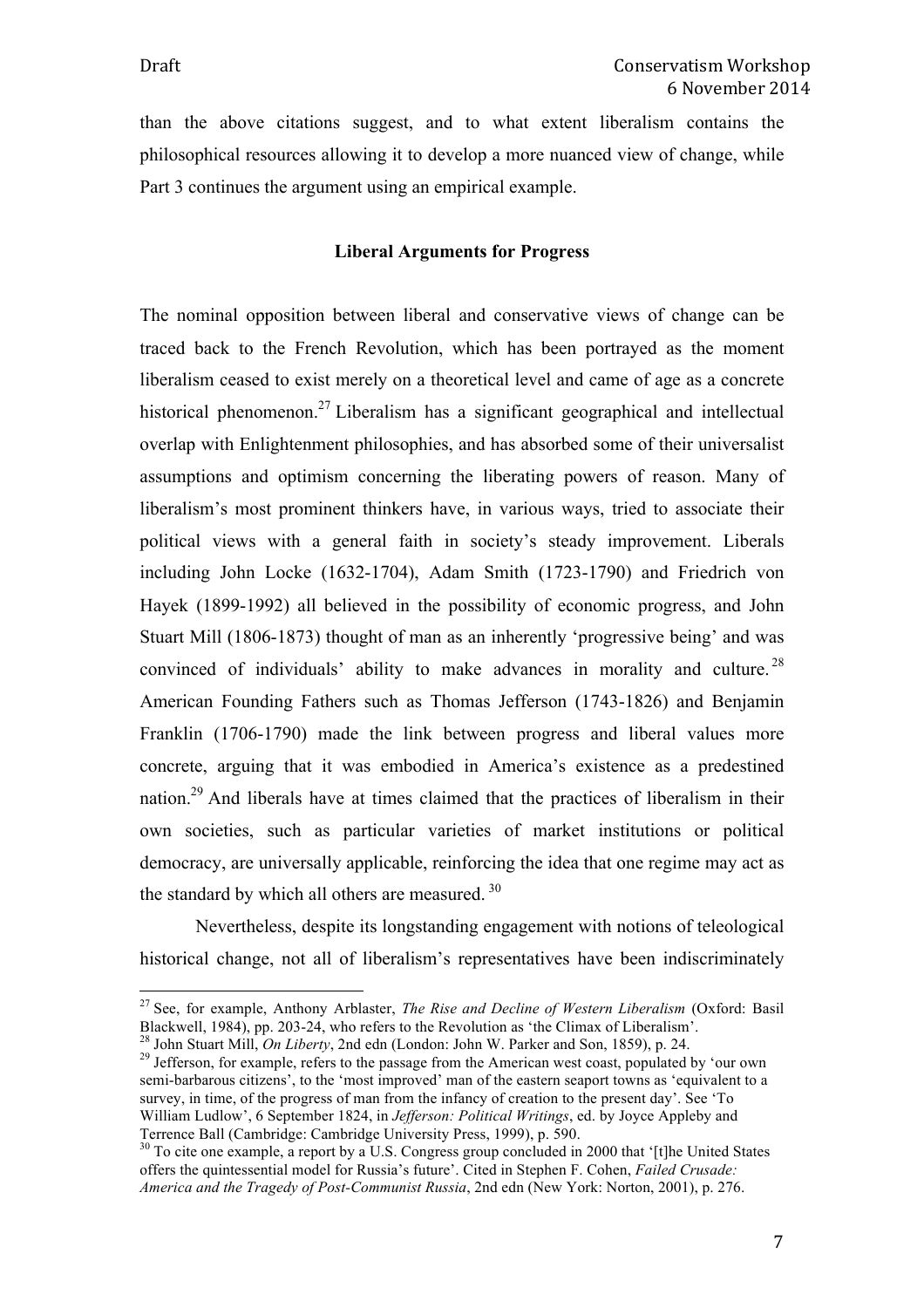attached to the idea. The diversity of liberal views of selfhood and a longstanding tradition of using observation and experience to critically re-examine views of the 'rationality' of history, go some way towards explaining why some of the most nuanced views of change have been articulated within the liberal tradition itself. Thinkers as fundamental for the liberal canon as Benjamin Constant (1767-1830), Alexis de Tocqueville (1805-1859), and Isaiah Berlin have eschewed abstract notions of historical change, and emphasized an ineliminable tension between human values, whose balance depends on the particularities of time and place. Twentieth-century challenges from thinkers associated with the liberal tradition ranging from Václav Havel to Charles Taylor and John Gray have offered further reexaminations of the liberal commitment to progress.<sup>31</sup> Their views of how political and social progress might occur overlap with the conservative tradition in interesting ways.

In particular, numerous thinkers associated with liberalism have explicitly criticized the view that progress will occur as individuals become increasingly rational. Drawing on arguments that can be traced back to Romanticism and the conservative critique of the French Revolution, numerous liberals have approached the self, not as something that could be grasped exclusively by disengaged reason, but rather as linked to self-expression and subjectivity.<sup>32</sup> In an influential formulation, Friedrich Schiller (1759–1805) argued that individuals are subject to both rational and sensual drives, and can develop to their fullest potential by freely calibrating the relations between them.<sup>33</sup> This skeptical attitude to the opportunities offered by individual reason meshes well with the idea of human imperfectability; inspired by his reading of Schiller, the nineteenth-century liberal thinker Alexander Herzen (1812-1870) stressed the existence of 'some limit concealed in the very nature of man, some physiological conditions that one cannot surmount and remain human'.<sup>34</sup>

 <sup>31</sup> On the affinities of these thinkers with the liberal tradition see Delia Popescu, *Political Action in Václav Havel's Thought: The Responsibility of Resistance* (Plymouth: Lexington Books, 2012); Stephen Mulhall 'Articulating the Horizons of Liberalism', in *Charles Taylor*, ed. by Ruth Abbey (Cambridge: Cambridge University Press, 2004), pp. 105-26; John Gray's political evolution is reflected in his book *Liberalisms* (London: Routledge, 1989), see also Loren E. Lomasky, 'Liberal

<sup>&</sup>lt;sup>32</sup> Charles Taylor groups some of these thinkers together under the label 'expressivist', see his *Sources of the Self: The Making of the Modern Identity* (Cambridge: Cambridge University Press, 1989), pp.

<sup>&</sup>lt;sup>33</sup> See, for example, Letter VI in his *Über die ästhetische Erziehung des Menschen in einer Reihe von*<br>Briefen (Letters Upon the Aesthetic Education of Man. 1794).

*Briefen* (*Letters Upon the Aesthetic Education of Man*, 1794). 34 Alexander Herzen, *From the Other Shore, and The Russian People and Socialism*, intro. by Isaiah Berlin, trans. by Moura Budberg and Richard Wollheim (Oxford: Oxford University Press, 1979), p. 39. For an essay in Russian on Herzen's liberal credentials see Aileen Kelly, 'Byl li Gertsen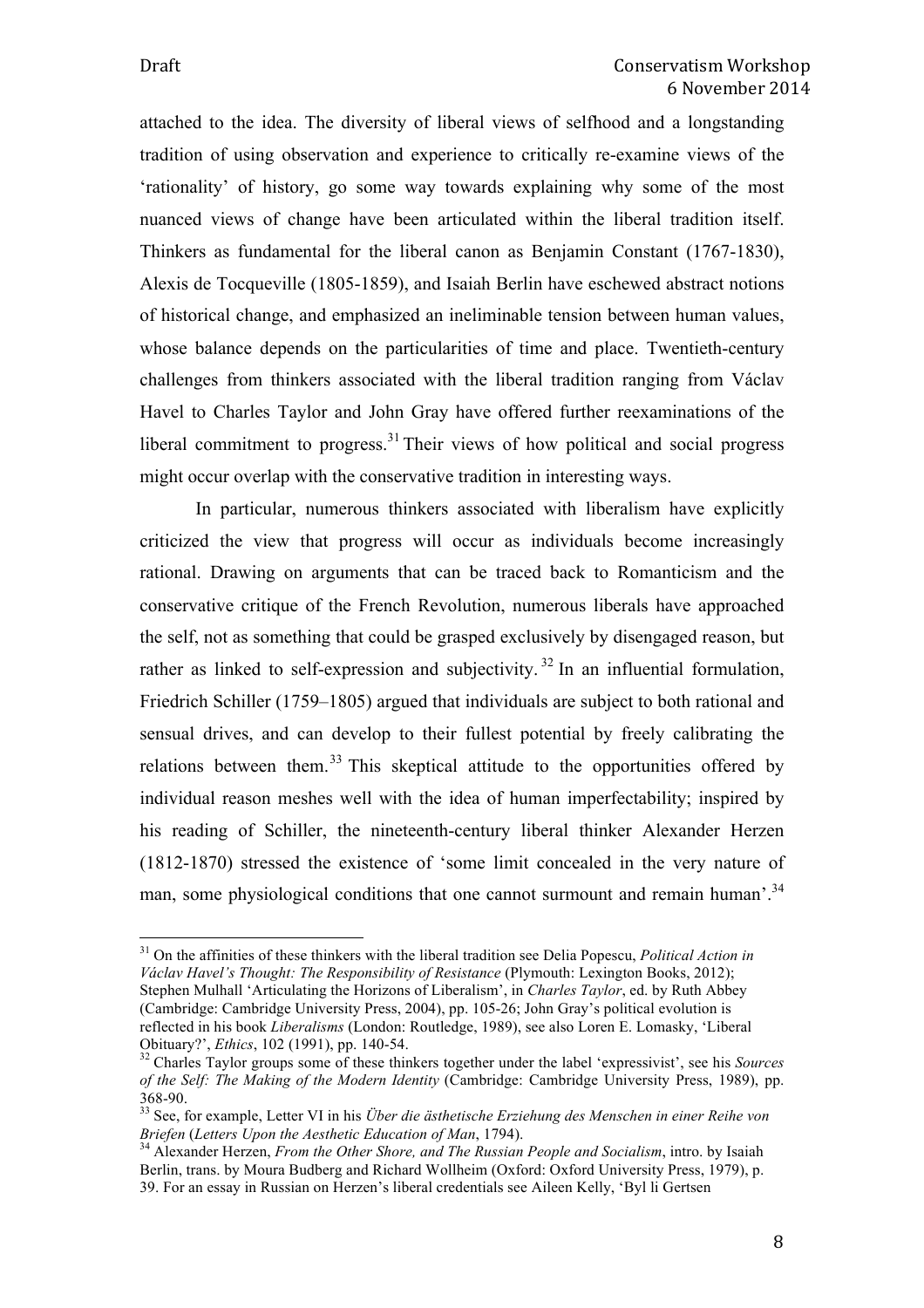This articulation of the need to balance between reason and instinct continues to mark attitudes toward historical change within the liberal tradition today; Richard Rorty, for example, has highlighted the importance of 'sentimental education' in increasing our sympathy for and sense of solidarity with strangers, and emphasized the role this would play in any progress that might occur.<sup>35</sup> Another contemporary liberal, Martha Nussbaum, has argued for 'strongly valuing the whole of our animality and not just our rationality'.<sup>36</sup>

This emphasis on the non-rational aspects of human existence underpins a recognisably liberal scepticism of utopian attempts to remake society, as well as a concern with maintaining social cohesion. Benjamin Constant, for one, used the example of the Terror that followed the French Revolution to mount a philosophical critique of top-down endeavours to reorganise society in accordance with the socalled general will. Like many other liberals, Constant saw the pursuit of individual freedom as a crucial human motive, but he insisted that it could have grave consequences if it miscarried in the pursuit of perfection in politics.<sup>37</sup> Constant followed Montesquieu (1689-1755) in his conviction that freedom is dependent on the conditions of a specific time and place, making him stress the way in which existing conditions must be factored in to any account of historical change. Alexis de Tocqueville further documented the danger that Constant and conservative thinkers had highlighted, namely that the rational pursuit of self-interest in politics can disrupt social stability and lead to revolution, and argued for change based on commonsense principles and prudence.<sup>38</sup> The notion that change must take into account customs and tradition, and cannot be determined by abstract reasoning alone, has a persistent place in liberal political thought.

In his book *From the Other Shore* (*S togo berega*, 1850), Alexander Herzen formulated well the indictment of faith in an abstract noun such as progress from a liberal perspective, and explored the idea that history depends on time and chance.

<u> 1989 - Andrea San Andrew Maria (h. 1989).</u><br>1900 - Andrew Maria (h. 1980).

liberalom?' ('Was Herzen a liberal?'), trans. by S. Silakova and E. Kanishcheva, *Novoe literaturnoe obozrenie*, 58 (2002), in *Russkii zhurnal* <http://magazines.russ.ru/nlo/2002/58/kell.html> [accessed 13 October 2014].

<sup>35</sup> Richard Rorty, *Truth and Progress: Philosophical Papers* (Cambridge: Cambridge University Press, 1998), vol. 3, p. 180.

<sup>&</sup>lt;sup>36</sup> Martha C. Nussbaum, 'Aristotle, Politics, and Human Capabilities: A Response to Antony, Arneson, Charlesworth, and Mulgan', *Ethics*, vol. 111, no. 1, Symposium on Martha Nussbaum's Political

<sup>&</sup>lt;sup>37</sup> See Benjamin Constant, 'De la liberté des anciens' (1819), reprinted in *De la liberté chez les modernes: écrits politiques*, ed. by Marcel Gauchet (Paris: Le livre de poche, 1980), pp. 490-515. <sup>38</sup> See his *De la démocratie en Amérique* (1835, 1840), particularly vol. 2.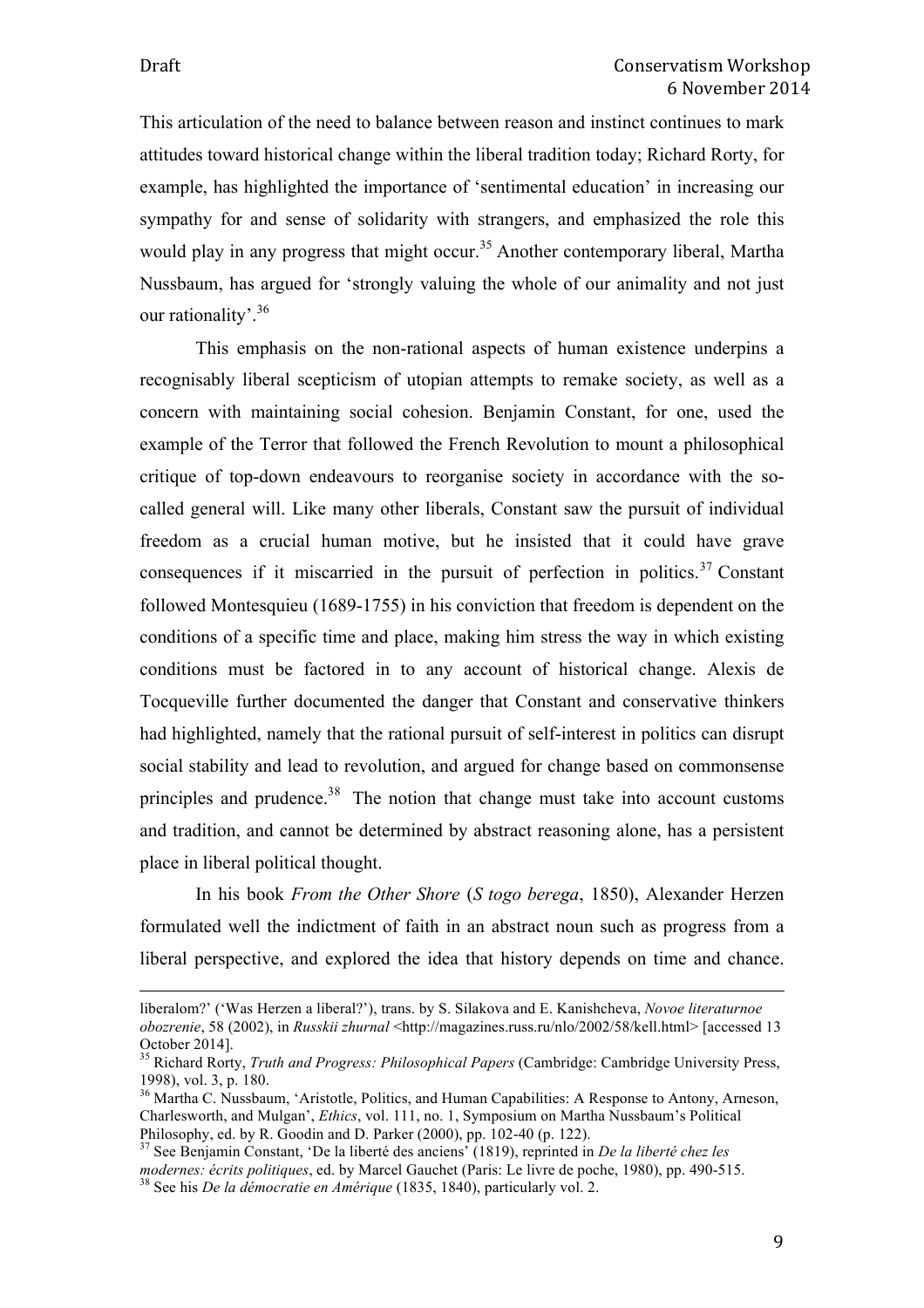There he proclaims his mistrust of all teleological positions in favour of the unpredictability of the historical process. History, he writes, has 'no libretto', and if 'humanity marched straight towards some kind of result, then there would be no history, only logic'. History is not a random process, as certain probabilities exist, but rather an 'improvisation' based on a specific set of circumstances and possibilities available at any given historical moment. <sup>39</sup> Other liberals have drawn on this Darwinian idea to develop nuanced views of historical change. Richard Rorty, for example, has argued from a pragmatist perspective that beneficial change should be seen 'as a matter of solving more problems' by reacting to environmental exigencies.<sup>40</sup> It is, according to him, possible to tell the stories of concrete human beings:

> as a story of increasing freedom. But we could drop, along with any sense of inevitable progress, any sense of immanent teleology. […] Both political and cultural history would be seen as a tissue of chances, mischances, and lost chances – a tissue from which, occasionally and briefly, beauty flashes forth, but to which sublimity is entirely irrelevant.<sup>41</sup>

Thus described, a liberal view of change would have much in common with ideas about natural, organic transformations, and the awareness that what has been gained can also be lost.

These similarities between conservative and liberal approaches to change at the theoretical level are also observable in practical politics. O'Hara has pointed out that the nature of politics and political competition means that figures from all parties – including conservatives – often position themselves as advocates of change, and then endeavor to carry it through, regardless of its effects.<sup>42</sup> Conversely, it is common, even among those who do not self-identify as conservatives, to adopt conservative categories and concerns when dealing with complex social problems. A pragmatic approach to the tensions resulting from rapid social change and an awareness of the permanence of habits are naturally affiliated with concerns often described as conservative. Former United States Secretary of State Hilary Clinton, for example, in her recent memoir stressed 'the unintended consequences of every decision', and

<sup>&</sup>lt;sup>39</sup> Herzen, *From the Other Shore*, pp. 38-9.<br><sup>40</sup> Richard Rorty, *Achieving our Country: Leftist Thought in Twentieth-Century America* (Cambridge, MA: Harvard University Press, 1998), p. 28. 41 Ibid., p. 123. 42 See O'Hara, *Conservatism*, p. 89.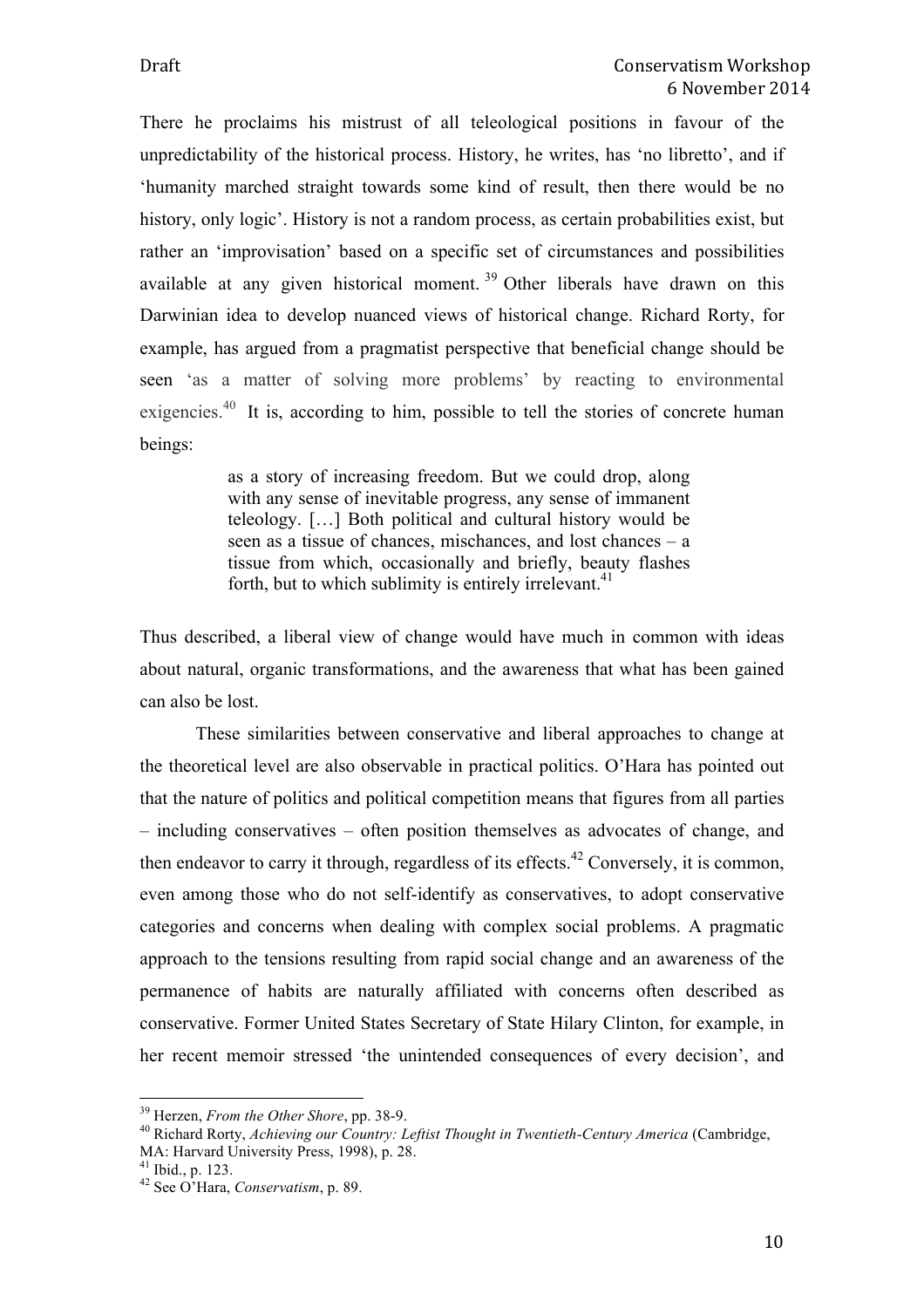vowed to face 'future hard choices with more experience, wisdom, skepticism, and humility'. <sup>43</sup> Finally, the suspicion of change has been described as 'simply a widespread human disposition, present to some extent in everyone, though by no means universally predominant, to love the familiar and to fear the unknown'.<sup>44</sup> The next section highlights some of the ways in which the affinities between conservative and liberal approaches to change might play out in concrete circumstances.

## **Change in Practice: A Russian Example**

Conservative arguments that large-scale change is inherently distressing, and can produce a number of unplanned consequences, are often reinforced by specific examples. The experience of revolution, in Anthony Quinton's words, confirms the intuition of conservatives that 'changes designed to augment the realization of any one [contestable and plural end] are likely to undermine the realization of others'.<sup>45</sup> As previously stated, for conservatives the French Revolution has long served as the paramount example of the way in which a concern with furthering the values of liberty and equality can degenerate into despotism.<sup>46</sup> Yet beyond the French Revolution, those parts of history where conservatism's problems have emerged and have a recognizable connection with the situation today remain of great interest. The theoretical background of the Russian Revolution, which is commonly held by conservatives to have 'maximized the diametrical opposite of its intended ends, carrying exploitation to undreamed-of heights', has traditionally been of less interest to scholars concerned with conservatism's philosophical and practical incarnations.<sup>47</sup> In what follows, I want to suggest some of the ways that the Russian case might be used to reflect on the conservative concern with the problem of change, as well as the potential affinities between liberalism and conservatism.

 <sup>43</sup> Hillary Rodham Clinton, *Hard Choices* (New York: Simon & Schuster, p. 137). Current usage in America has led Clinton to say she preferred to define herself as a 'progressive', rather than a 'liberal'. See Timothy Garton Ash, 'A Liberal Translation', *The New York Times*, 24 January 2009, available online at *The New York Times* <http://www.nytimes.com/2009/01/25/opinion/25gartonash-

<sup>1.</sup>html?th&emc=th> [accessed 28 September 2014]. See also Samuel Huntington, 'Conservatism as an

Ideology', *The American Political Science Review*, vol. 51, no. 2 (1957), pp. 454-73 (p. 473).<br><sup>44</sup> Quinton, 'Conservatism', in *Contemporary Political Philosophy*, ed. by Goodin et al., p. 286.<br><sup>45</sup> Ibid., p. 296.<br><sup>46</sup> O

example, Thomas Philip Schofield, 'Conservative Political Thought in Britain in Response to the French Revolution', *The Historical Journal*, vol. 29, no. 3 (1986), pp. 601-22. 47 Quinton, 'Conservatism', in *Contemporary Political Philosophy*, ed. by Goodin et al., p. 296.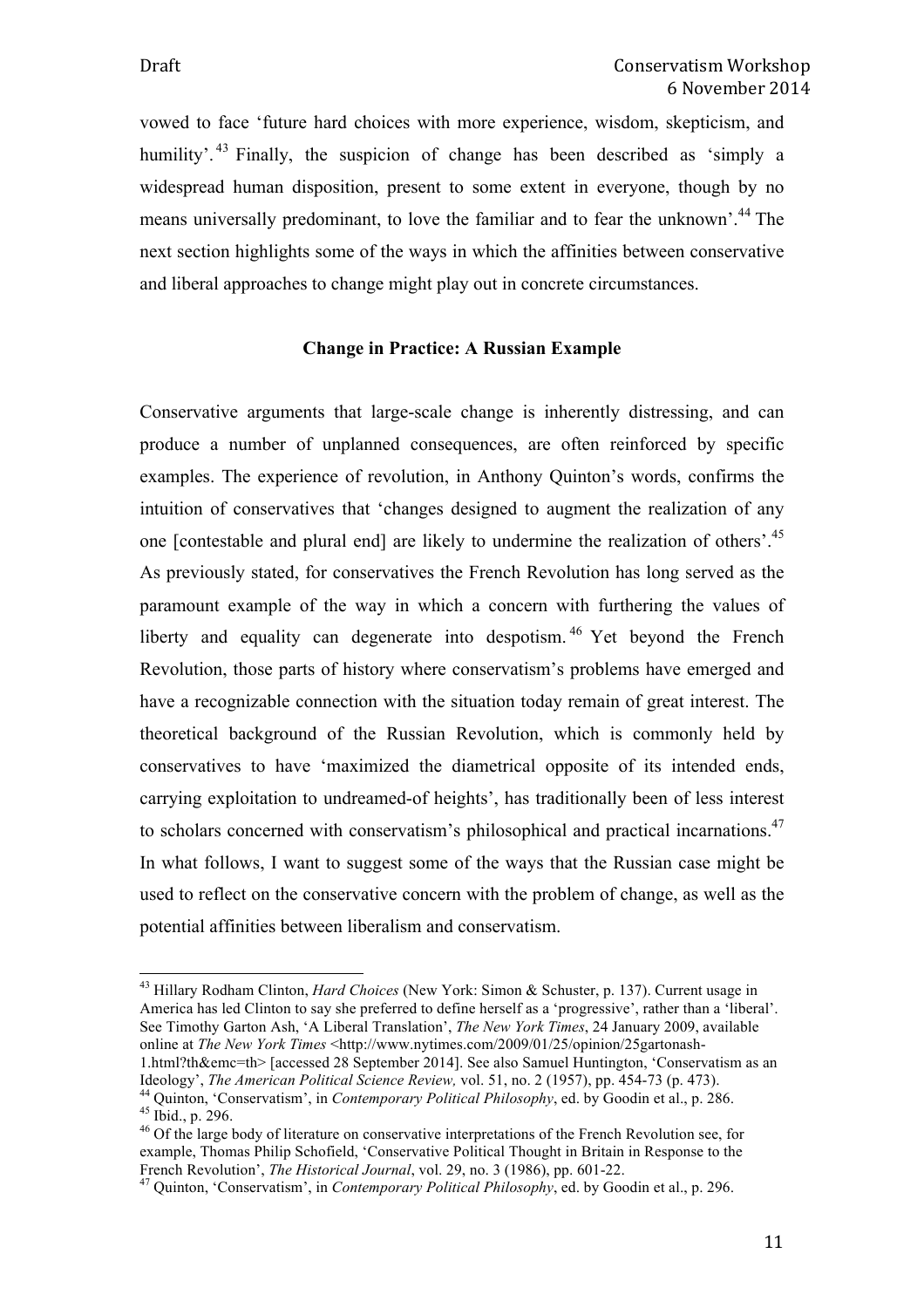Attempting to translate political categories into different cultural and historical contexts is problematic; this seems to be compounded in the case of conservatism which, in Roger Scruton's words, 'is inherently local'.<sup>48</sup> In the context of prerevolutionary Russia, it is particularly important to differentiate between those who held a recognizably 'conservative' attitude to change, and those who simply defended the authoritarianism of an absolute monarch.<sup> $49$ </sup> As I use the term here, conservatism in the decades leading up to the Revolution of 1917 did not mean support for unalloyed royal absolutism, but rather – as noted above – an organic approach to society that values continuity and tradition, and that nevertheless sought to further the rule of law by engaging in limited, incremental reforms to existing institutions.<sup>50</sup> A number of factors including Russia's immense terrain, the inherent vulnerability of its open borders, the diversity of the populations within them, and the uneducated nature of its population led political actors to adopt positions that differed in important ways from their European counterparts. Broadly speaking, both Russian thinkers with liberal and conservative sympathies subscribed to the view that a strong, centralized government was necessary given their country's situation.

In the course of the nineteenth century, many Russian thinkers who sympathized profoundly with conservative principles, and abhorred the idea of dramatic changes to their country's situation, reluctantly came to believe that a through-going transformation of the existing order was a necessary precondition for its continued existence. In the circumstances of the most absolutist regime of nineteenth-century European powers, calls for slow, limited reforms within the existing system could be construed as support for despotism, and simultaneously as a threat to the regime's very existence. The attempt to combine elementary forms of civil rights with an unlimited monarchy proved unrealistic; the last Tsar, Nicholas II (reigned 1895-1917), began his tenure by dismissing constitutional liberties as

include Richard Pipes, *Russian Conservatism and Its Critics: A Study in Political Culture* (New Haven & London: Yale University Press, 2005) and *Russkii konservatizm XIX stoletiia: Ideologiia i praktika* (*Russian Conservatism of the 19th Century: Ideology and Practice*), ed. by Vladislav Grosul (Moscow: Progress-Traditsiia, 2000). An overview of some recent literature on the topic is given in Gary Hamburg, 'The Revival of Russian Conservatism', *Kritika: Explorations in Russian and Eurasian History*, vol. 6, no. 1 (2005), pp. 107-27.<br><sup>50</sup> For a discussion of conservatism's commitment to the rule of law, see O'Hara, *Conservatism*, pp.

 <sup>48</sup> Roger Scruton, 'Conservatism', *Political Theory and the Ecological Challenge*, ed. by Andrew Dobson and Robyn Eckersley (Cambridge: University of Cambridge Press, 2006), pp. 7-19 (p. 9). <sup>49</sup> Interesting studies of Russian conservatism, even if they do not always respect this distinction,

<sup>116-18.</sup>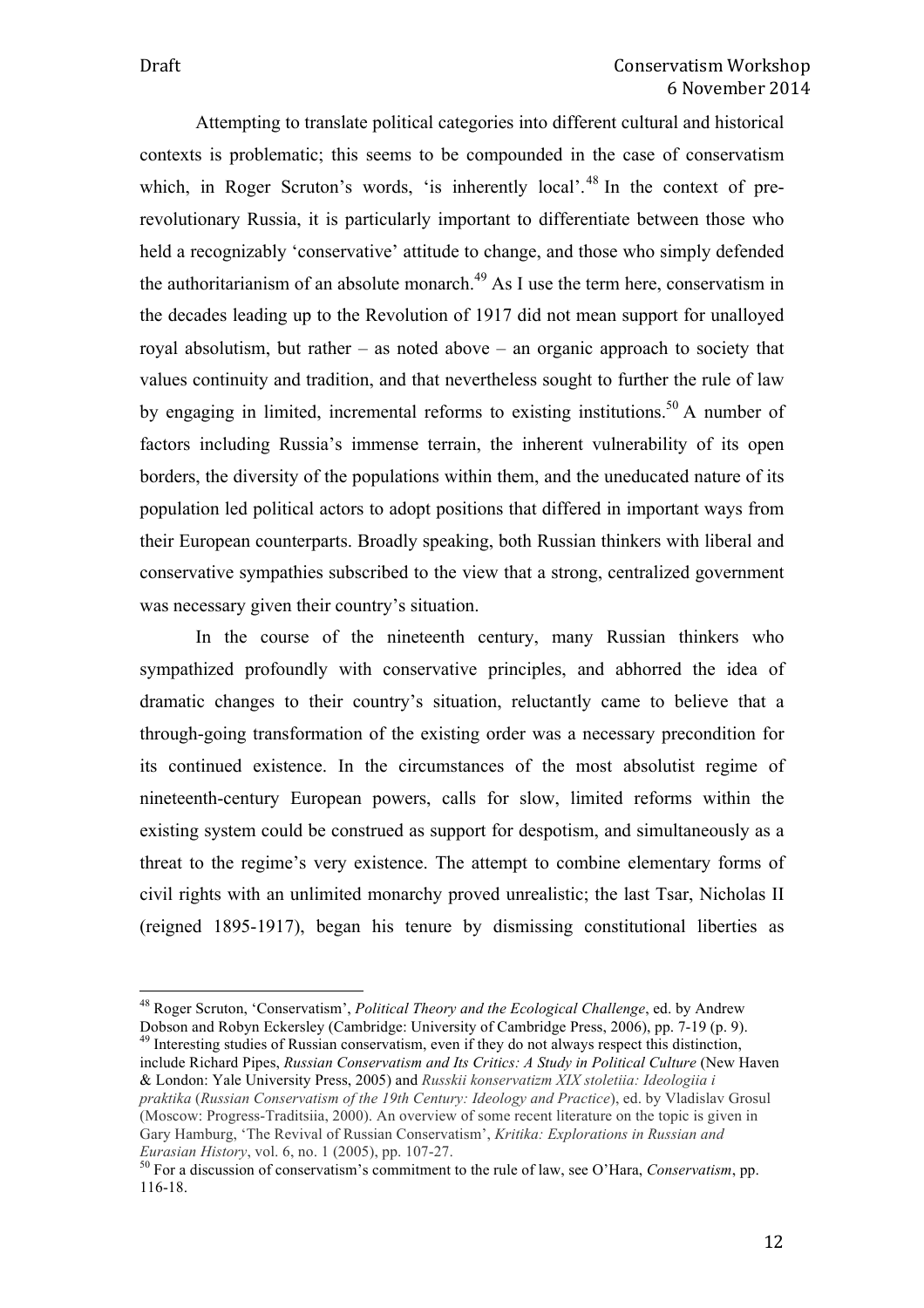'senseless dreams' ('*bessmyslennye mechtaniia*'). <sup>51</sup> In this context, where even gradual reforms were seen as an existential threat to the existing regime, the distinction between devoted conservatives, liberals and uncompromising revolutionaries became significantly blurred.

The diaries of Aleksandr Nikitenko (1804-1877), written over the course of 50 years, provide a rich source of materials documenting the predicament of those who advocated moderation and cautious reform in nineteenth-century Russia.<sup>52</sup> Nikitenko was born a serf but, unusually for the period, was able to gain his freedom at an early age, and went on to have a successful career as an academic, literary critic and an active member of numerous governmental committees and commissions. <sup>53</sup> The writings and philosophical musings of someone who has been described as 'one of the most prominent public figures of his time', illustrate particularly well how a specific context and difficult problems forced him to reach conclusions that were in direct conflict with his sympathies for gradual change and moderation.<sup>54</sup>

By all scholarly accounts, Nikitenko was a 'very conservative liberal'.<sup>55</sup> He condemned what he saw as doctrinaire calls for radical change on the part of the Left, which he felt would 'produce chaos and nothing more', and exhorted Russian radicals to do no more than campaign against existing abuses within the imperial system.<sup>56</sup> Like other liberals, he sympathized with the administrative and legal reforms proposed by Tsar Alexander II that promised to establish elements of a lawful state and to emancipate the serfs.<sup>57</sup> But his conservative sympathies are visible in his denunciations of the 'despotism' of 'extremist liberals' who favoured an 'abstract' freedom rather than one 'which history has produced, which no one has imposed upon a people, which has not emerged as an abstract doctrine but as the fruit of genuine toil and genuine inspiration'.58 Nikitenko summarized his own views about change when

<sup>&</sup>lt;sup>51</sup> He made the statement in his coronation speech of January 1895.<br><sup>52</sup> An abridged version of the diaries exists in English; see Aleksandr Nikitenko, *The Diary of a* 

*Russian Censor*, abr., ed. and trans. by Helen Saltz Jacobson (Amherst: University of Massachusetts Press, 1975), from which the quotes below are taken.

<sup>&</sup>lt;sup>53</sup> He held high office in the Ministry of Education and the Censorship Department.<br><sup>54</sup> Aileen Kelly, 'Liberal Dilemmas, Populist Solutions', in *Towards Another Shore* (New Haven: Yale University Press, 1998), p. 123.

<sup>&</sup>lt;sup>55</sup> Ibid., p. 121. <sup>56</sup> Nikitenko, *Diary of a Russian Censor*, p. 196.<br><sup>56</sup> Nikitenko, *Diary of a Russian Censor*, p. 196.<br><sup>57</sup> At the time of independence in 1861, roughly 45 percent of the Russian population, or some 35,000,000 people were serfs, without any property or ability to testify in court. See Nicholas Riasanovsky, *A History of Russia*, 4th edn (New York & Oxford: Oxford University Press, 1984), p. 345.

<sup>58</sup> Nikitenko, *Diary of a Russian Censor*, p. 176.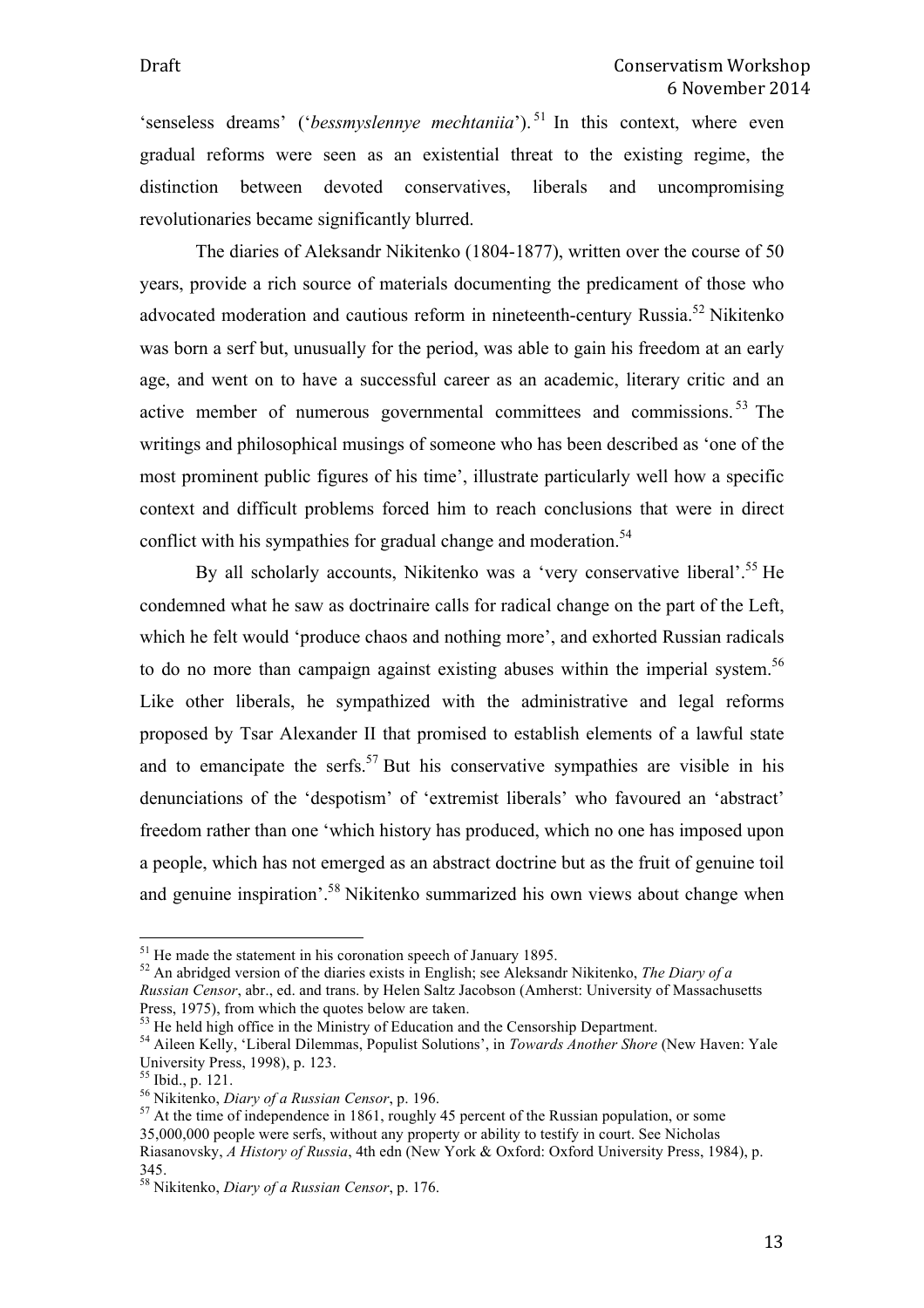he wrote: 'I have little faith in those doctrines which promise society infinite happiness and perfection, but I do believe in mankind's need to develop. At every stage of this development there emerges for mankind certain blessings along with an unavoidable admixture of certain evils'.<sup>59</sup> Believing it impossible to destroy new ideas, 'turn things back, or maintain the status quo' for all eternity, Nikitenko repeatedly called for 'time and gradual progress to do their work',  $60$  and emphasized the importance of preserving history and culture. 'The old', he wrote in 1861, 'is the totality from which emerges the new'.<sup>61</sup>

As he observed society around him, Nikitenko was well-aware that the government was intent on resisting even the most moderate reforms, and that it played on the threat of revolution to recast every attempt at reform as subversive.<sup>62</sup> His dilemma, therefore, was that he favoured gradual, organic change, but by highlighting abuses within the system he defended he was labeled an extremist by the authorities. The tsarist regime saw little difference between the tactics he advocated and those of radical socialists, and the special circumstances of oppression it maintained blurred the distinction between conservative partisans of change and those willing to resort to violence in the hopes of overthrowing the regime. Nikitenko consistently disparaged the idea of progress – which he considered an 'empty phrase'<sup>63</sup> – but he implicitly conceded in his diaries that his vision of historical transformation was impossible to defend under the circumstances; the government's bad faith and lack of sincerity were sufficient to turn a moderate and devoted civil servant such as him into a revolutionary. Writing in his diary in the 1860s he foresaw a 'radical reform of all civilization and culture' which should not be resisted, and mused that there may be some truth to the socialist reaction to despotism: 'perhaps we shall have to be cleansed in fire and revolution'.64

A number of thinkers and political actors in the generation that followed Nikitenko came to a similar conclusion. While they shared his conservative sympathies, and detested violence and atheistic, socialist morality, they were

<sup>&</sup>lt;sup>59</sup> Ibid., p. 167.<br><sup>60</sup> Ibid., pp. 210, 217.<br><sup>61</sup> Ibid., p. 238.<br><sup>62</sup> The reign of Tsar Alexander III (1881-94) and that of Nicholas II until the Revolution of 1905 (1894-1905) has been described as 'a period of continuous reaction'. Riasanovsky, *History of Russia*, p. 391.

<sup>&</sup>lt;sup>63</sup> Nikitenko, *Diary of a Russian Censor*, p. 342.<br><sup>64</sup> Ibid., p. 335.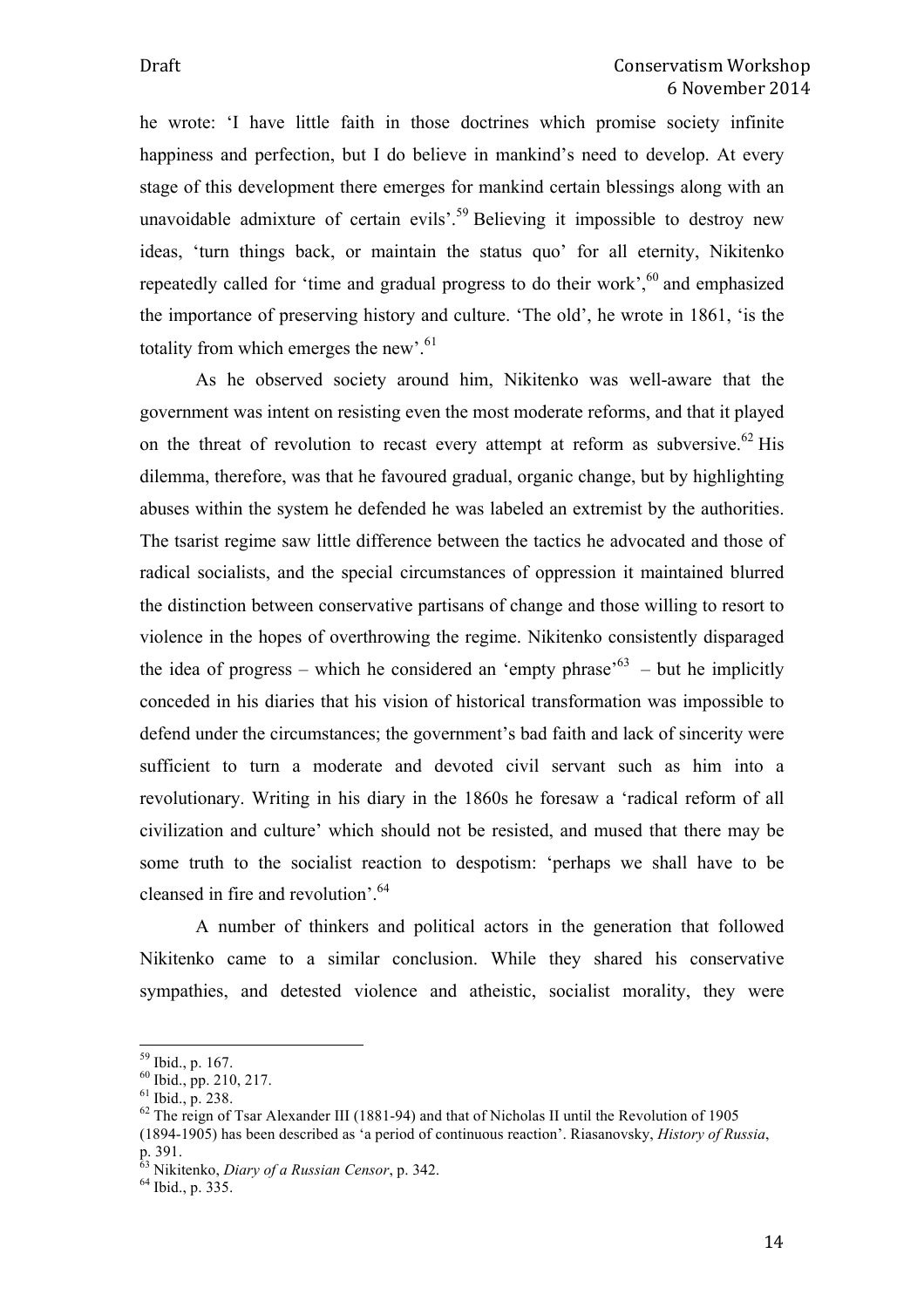begrudgingly forced to concede that the current state of affairs was worthy of contempt. One well-known public figure who went on to become one of Russia's foremost conservative philosophers, Pëtr Struve, wrote in 1902: '[we] must recognize that when it comes to national liberation, both the revolutionary struggle and peaceful and moderate opposition cannot do without one another'.<sup>65</sup> The Russian Revolution of 1905 was a direct product of what has been called 'a kind of war coalition of diverse groups, monarchists and republicans, liberals and socialists, temporarily united to carry on a guerilla fight against the common enemy – autocracy'.<sup>66</sup> A common factor uniting these disparate individuals was their belief that the autocratic system could be improved, and that participating in its transformation was both morally necessary and safer than leaving it to revolutionary groups.

The experience of the Revolution of 1905 marked Russia's political elite profoundly. Both liberals and conservatives had been instrumental in bringing about the country's nominal transformation into a constitutional monarchy, but the victory of a lawful system in Russia was short-lived, and autocratic power structures quickly reasserted themselves.<sup>67</sup> Roughly speaking, if prior to 1905 those who intuitively favoured conservative forms of change had been temporarily converted to revolutionary optimism, the feeling in the Revolution's aftermath was one of profound malaise. In particular, the views of a number of thinkers who had been intimately involved in elaborating a liberal social philosophy for Russia now distanced themselves from an optimistic theory of historical change, in favour of a much more nuanced view that bears a substantial debt to conservative philosophy. The result was a sustained reflection on the merits of a conservative approach to change from precisely those thinkers who had done the most to articulate a liberal philosophy for Russia in the first place.

In the years leading up to 1905, men such as Pëtr Struve (1870-1944), Pavel Novgorodtsev (1866-1924), Semën Frank (1877-1950) and Sergei Kotliarevskii

 $65$  'Liberalizm i t. n. "revoliutsionnye" napravleniia' ('Liberalism and So-Called "Revolutionary" Groups'), *Osvobozhdenie*, 7 (1902), pp. 104-05.<br><sup>66</sup> Ariadna Tyrkova-Williams, 'The Cadet Party', *Russian Review*, 12 (1953), pp. 173-86 (p. 173). As a

rule, the Social Democrats and Socialist Revolutionaries did not cooperate with this movement, known as the Liberation Movement. See Shmuel Galai, *The Liberation Movement in Russia, 1900-1905* (Cambridge: Cambridge University Press, 1973).

<sup>67</sup> In 1906 the Tsar granted the country a constitution and an elected legislature. The Constitutional-Democratic (Kadet) Party, a recognisably liberal party, was created in 1905 and won majorities in the first two Russian parliaments in 1906 and 1907, but was adversely affected by changes to the electoral law in 1907, which were arbitrary and unconstitutional, and inaugurated a new era which significantly favored candidates close to the government.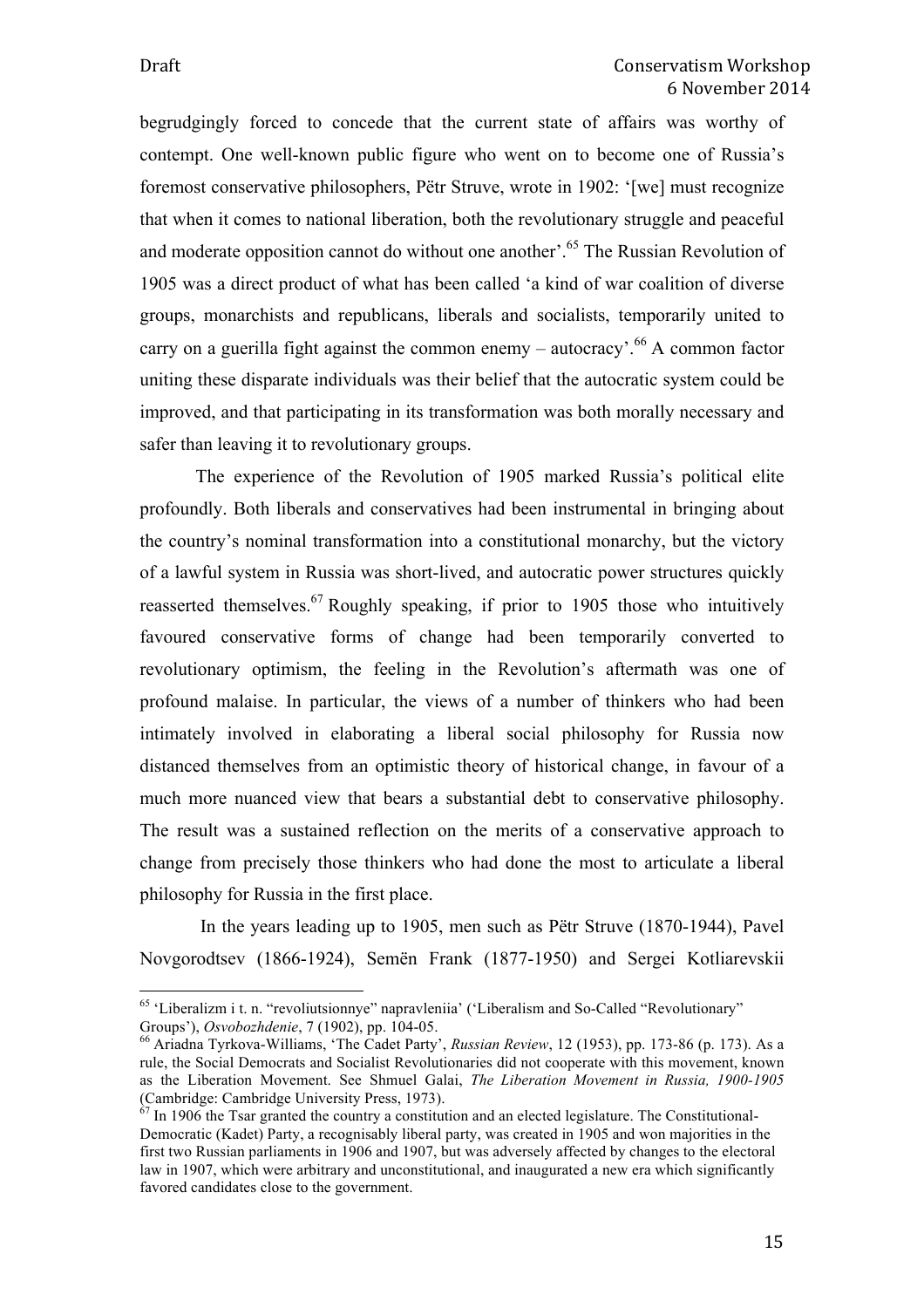(1873-1941) had all emphasized the progressive and open-ended nature of neoidealism, and the connections they saw between that philosophy, constitutional reform and rule-of-law liberalism. <sup>68</sup> In the revolution's aftermath, they mounted a sophisticated critique of liberal philosophies of progress, directed at the Russian intelligentsia as a whole and members of the Constitutional-Democratic (Kadet) party in particular, which – as Struve pointed out in 1909 – 'feels duty bound to wear' the 'intelligentsia uniform'.<sup>69</sup> In 1902 the future head of the Kadet Party, Pavel Miliukov, had described the advent of a liberal system in Russia as both desirable and inevitable: 'the free forms of political life as such are no more national than use of the alphabet or the printing press, steam or electricity', he wrote. 'They become inevitable when social life has become so complex that it can no longer be accommodated within the framework of a more primitive order'.<sup>70</sup> In a series of articles and monographs published in the decade preceding the Revolution of 1917, Struve and his colleagues sought to draw attention to the dangerous implications of such assumptions. 71

A recurring leitmotif in their writings of the period was that changes to political institutions are not enough; instead these changes must be accompanied by a broader concern for cultural renewal. Democracy, Kotliarevskii wrote, is one form of collective action, but it remains merely a form*.* Formal ideas of law and political freedom are useless foundations for historical transformation if they are divorced from cultural convictions and deeper beliefs.<sup>72</sup> By linking culture and constitutional liberties, Kotliarevskii and his colleagues sought to emphasize that all historical change must remain firmly embedded to an empirical present, rather than fixated on a

<sup>&</sup>lt;sup>68</sup> All of these thinkers were organizers of the Liberation Movement, founders of the Kadet Party and played active roles in Russia's constitutional experiment until 1907. In the following decade they worked primarily as scholars, concerned with Russia's social and cultural transformation. On the development of philosophical liberalism in Russia see, in particular, *Problems of Idealism. Essays in Russian Social Philosophy*, ed., trans. and intro. by Randall Poole (New Haven: Yale University Press, 2003) and Frances Nethercott, 'Russian Liberalism and the Philosophy of Law', in *A History of Russian Philosophy, 1830-1930: Faith, Reason, and the Defense of Human Dignity*, ed. by Gary Hamburg and Randall A. Poole (Cambridge: Cambridge University Press, 2010), pp. 248-65. <sup>69</sup> Pëtr Struve, 'The Intelligentsia and Revolution', in *Vekhi. Landmarks: A Collection of Articles about* 

*the Russian Intelligentsia*, ed. and trans. by Marshall S. Shatz and Judith E. Zimmerman (Armonk, NY: M. E. Sharpe, 1994), pp. 115-29 (p. 121). Translation slightly modified.

<sup>&</sup>lt;sup>70</sup> Miliukov, 'Ot russkikh konstitutionalistov' ('From the Russian Constitutionalists'), *Osvobozhdenie*, 18 June/1 July 1902, pp. 7-12.

 $11$  Judith Zimmerman refers to these authors, among others, as attempting to create 'a form of liberalism which differs from the mainstream of Russian political thought'. 'The Political Views of the *Vekhi* Authors', *Canadian-American Slavic Studies*, 10 (1976), pp. 307-27 (p. 307).<br><sup>72</sup> See, for example, Sergei Kotliarevskii, 'Politika i kul'tura' ('Politics and Culture'), *Voprosy filosofii* 

*i psikhologii*, 17:4, vol. 84 (1906), pp. 353-67.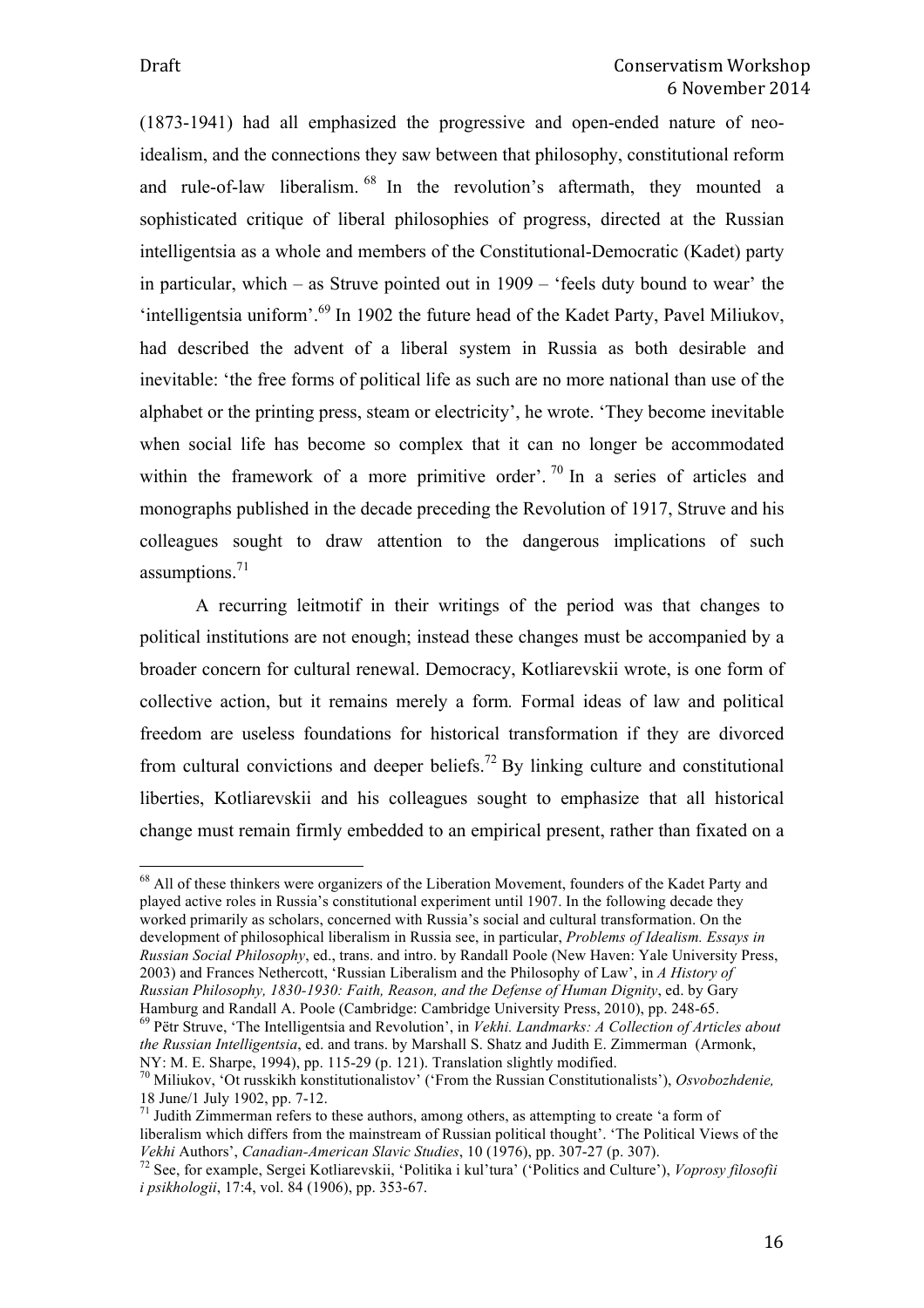remote future. Semën Frank stressed that culture could not be sacrificed to a distant vision of human happiness when he wrote that 'culture exists not for some good or purpose, but only for itself<sup> $73$ </sup> For him this emphasis on culture was what would enable politics to take the form of 'direct, altruistic, day-to-day service to the people's immediate needs'. He warned that revolutionary optimism devalues 'simple, individual person-to-person aid, mere relief of current sorrows and anxieties, [which] not only pales and loses its moral attractiveness but even seems a harmful waste of time and energy on petty, useless concerns, a betrayal of all mankind and its eternal salvation for the sake of a few individuals close at hand'.<sup>74</sup> Culture, in this view, represents what one scholar has called 'tangible and visible proof that we should think of humanity's freedom and self-fulfilment not as a future goal but as a present process', embodied in the various artifacts, institutions and structures of a given society.<sup>75</sup>

These thinkers argued that a further problem with the Russian liberal worldview and project was that it focused not on preserving values such as culture and order (*gosudarstvennost'*), but on destroying government authority. Even though they were suspicious of tsarist authorities, Kotliarevskii, Novgorodtsev and others emphasized the legitimizing role of the state in a transitional order for a new society.<sup>76</sup> Struve, for one, insisted that the state is 'an organism of an entirely special kind'; $^{77}$ even though he was opposed to autocracy in principle, he argued that it was undeniable that Russian society had been shaped by the particular form of statehood which marked its history. And he observed ruefully that: '[a] regime which had taken shape historically, over centuries, was supposed to fall to pieces as soon as it had made the concession which settled in principle the question of a Russian constitution'.78 For Struve in particular, a fundamental problem of the intelligentsia was its permanent 'dissociation' from the state, which went beyond any rejection of absolutism to a persistent disavowal of the state's role in any form of beneficial

<sup>&</sup>lt;sup>73</sup> Semën Frank, 'The Ethic of Nihilism: A Characterization of the Russian Intelligentsia's Moral Outlook', in *Vekhi*, ed. by Shatz and Zimmerman, pp. 131-55 (p. 139).

<sup>&</sup>lt;sup>74</sup> Ibid., p. 142.<br><sup>75</sup> Kelly, *Toward Another Shore*, p. 111.<br><sup>76</sup> See Kotliarevskii's important treatise, *Vlast' i pravo. Problema pravovogo gosudarstva* (*Power and Law: The Problem of the Lawful State*) (Moscow, 1915). 77 Struve, 'Velikaia Rossiia: Iz razmyshlenii o probleme russkogo mogushchestva' ('Great Russia:

From Reflections on the Problem of Russian Power'), *Russkaia mysl'*, no. 1, part 2 (1908), pp. 143-57  $(p. 144)$ .

<sup>78</sup> Struve, 'Intelligentsia and Revolution', in *Vekhi*, ed. by Shatz and Zimmerman, pp. 115-29 (p. 123).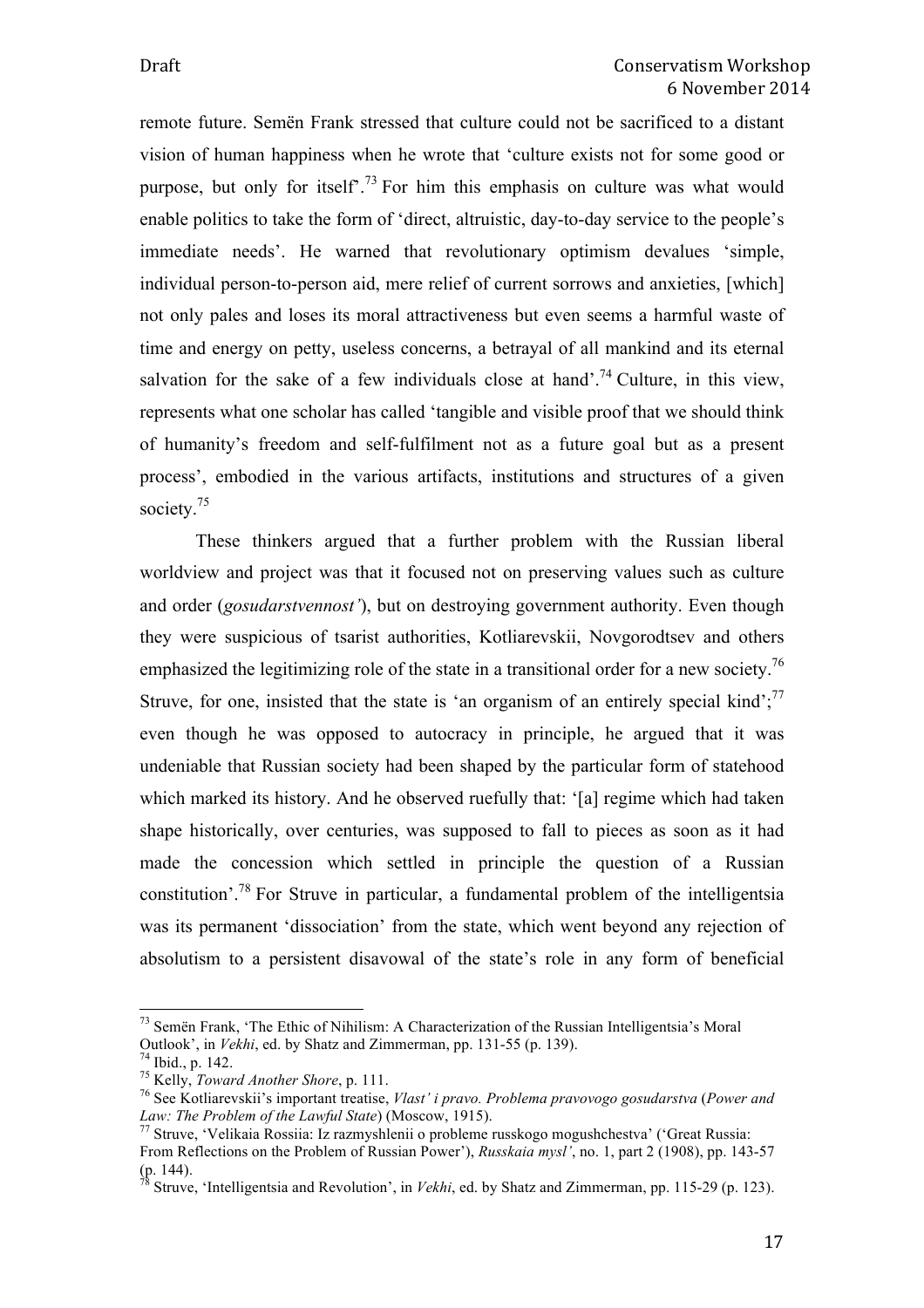change. Instead, what was needed was a clear statement of the role of the Russian state in maintaining the stability of society.

With hindsight Kotliarevskii wrote of Russia's compromised Revolution: 'We placed excessive value on law, which also implies the duty not to create idols (*kumiry*) for oneself, but to look life directly in the face – poor, cramped, and earthly'.<sup>79</sup> In a study explicitly concerned with the problem of how to pass from autocracy to a rule of law state, Novgorodtsev agreed that individual imperfectability must be the starting point for any theory of change. Human nature, he observed, cannot be transformed, nor can a perfect society be established; individuals will maintain their 'selfish impulses' and 'self-serving aspirations', and these must be factored in to any account of change.<sup>80</sup> Correspondingly, he insisted that prescriptions for social improvement should be modest and that any progress made will only be partial and slow: development is a complex process, involving the interaction between the complementary institutions of society, including the church, government and family structures.<sup>81</sup> In practice, he observed, all aspirations for freedom and progress are reduced to 'tireless work' aimed at achieving 'increasingly complex goals'. $82$ Those desiring beneficial change could address this dilemma through their participation in practical politics, but they could not hope to overcome it. In this way Novgorodtsev and others distanced themselves from an optimistic belief in the development of history in the direction of constitutional democracy.

#### **Conclusion**

For understandable reasons, conservatism and liberalism are often opposed at the levels of political theory and political practice. The first two sections of this paper attempted to highlight some theoretical reasons why this opposition might nevertheless be questioned in the case of historical change. The examples discussed in the third section further illustrate how, in polarized political circumstances, conservative and liberal approaches to change may collapse into one another.

 <sup>79</sup> Kotliarevskii, 'Filosofiia kontsa' ('Philosophy of the End'), *Voprosy filosofii i psikhologii* 24, no. 4, bk. 119 (1913), p. 331.

<sup>80</sup> Novgorodtsev, *Krizis sovremennogo pravosoznaniia* (*The Crisis of Modern Legal Consciousness*)  $(Moseow, 1909)$ , p. 329.

<sup>81</sup> Novgorodtsev, *Ob obshchestvennom ideale* (*On the Social Ideal*), 3rd edn (Berlin: Slovo, 1921  $[1911-16]$ ), pp. 23, 77.<br><sup>82</sup> Ibid., p. 21.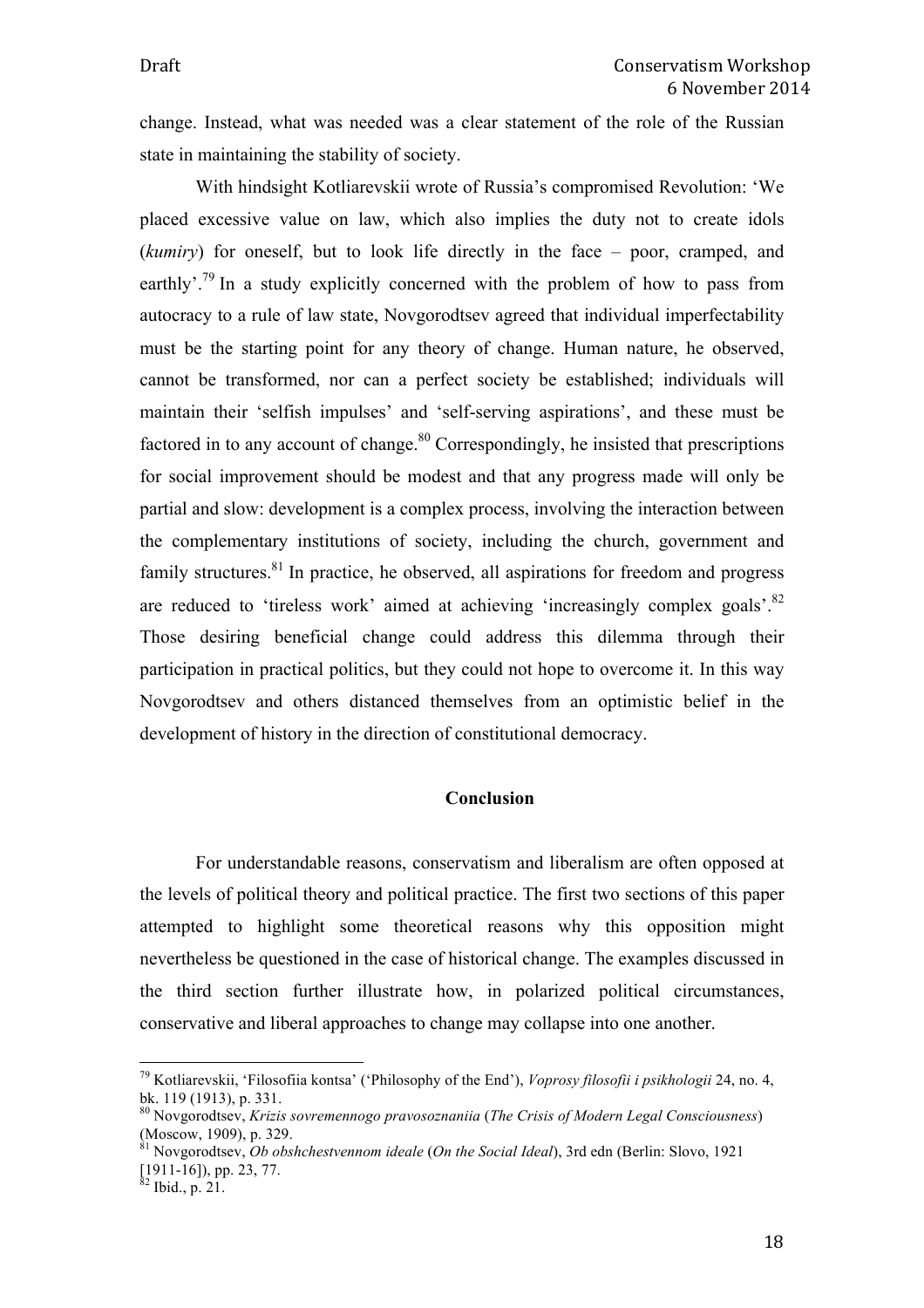Indeed, it is difficult to align any Russian thinker examined here with a given political ideology. Rather, this discussion has highlighted their shifting views as to whether safe forms of change were primarily threatened by revolutionary socialists or the tsarist government, and their evolving insights into how political theories of Western origin – both conservative and liberal – might apply in Russia's situation.<sup>83</sup> The individuals presented here all desired that the tsarist autocracy would become a lawful state (in most cases a constitutional monarchy), and ardently wished that this transformation would occur gradually, organically, and without violence. At times, these philosophical premises led Nikitenko, Novgorodtsev, Struve and others to argue for circumscribed changes to the status quo, at others they took a more active, and even revolutionary, role. In this, they exemplify a preference for a conservative theory of change that they felt impelled to modify on the ground, in tumultuous political circumstances.

At the same time, the Russian example also illustrates the impossibility of defending a conservative theory of change in a polarized political environment. These thinkers understood that the prospects for incremental change and arguments in favour of tradition ultimately depended on the extent to which the system they defended had an alternative morality to offer. The attractiveness of their views on change – and political philosophies generally – was damaged by the fact that the imperial Russian state never did pass from a private to a public conception of law.<sup>84</sup> While the Revolution of 1905 ostensibly marked the transition to a constitutional era, in practice the Russian Empire remained an autocratic rather than a rule of law state. Faced with the dilemma of defending the rule of law under despotism, the thinkers discussed here temporarily and tentatively explored how participating in a revolution could nevertheless bring about change that was respectful of the past. But by and large their experience merely confirmed the view that no revolution can proceed in a considered and controlled fashion. Nikitenko's sympathy for revolution was confined to his diaries, but the radicalism that Struve and others experienced firsthand ultimately reinforced their conviction of the value of a conservative approach to change.

<sup>&</sup>lt;sup>83</sup> To be sure, Russian thinkers themselves were not overly concerned with labels they associated with European theory, but felt were not wholly applicable to their own circumstances. In the nineteenth and early-twentieth centuries they did not consistently self-identify as liberals or conservatives, though they sometimes used the terminology when addressing foreign audiences.

<sup>84</sup> This argument has been developed by Richard Wortman in his *The Development of a Russian Legal Consciousness* (University of Chicago Press, 1976).